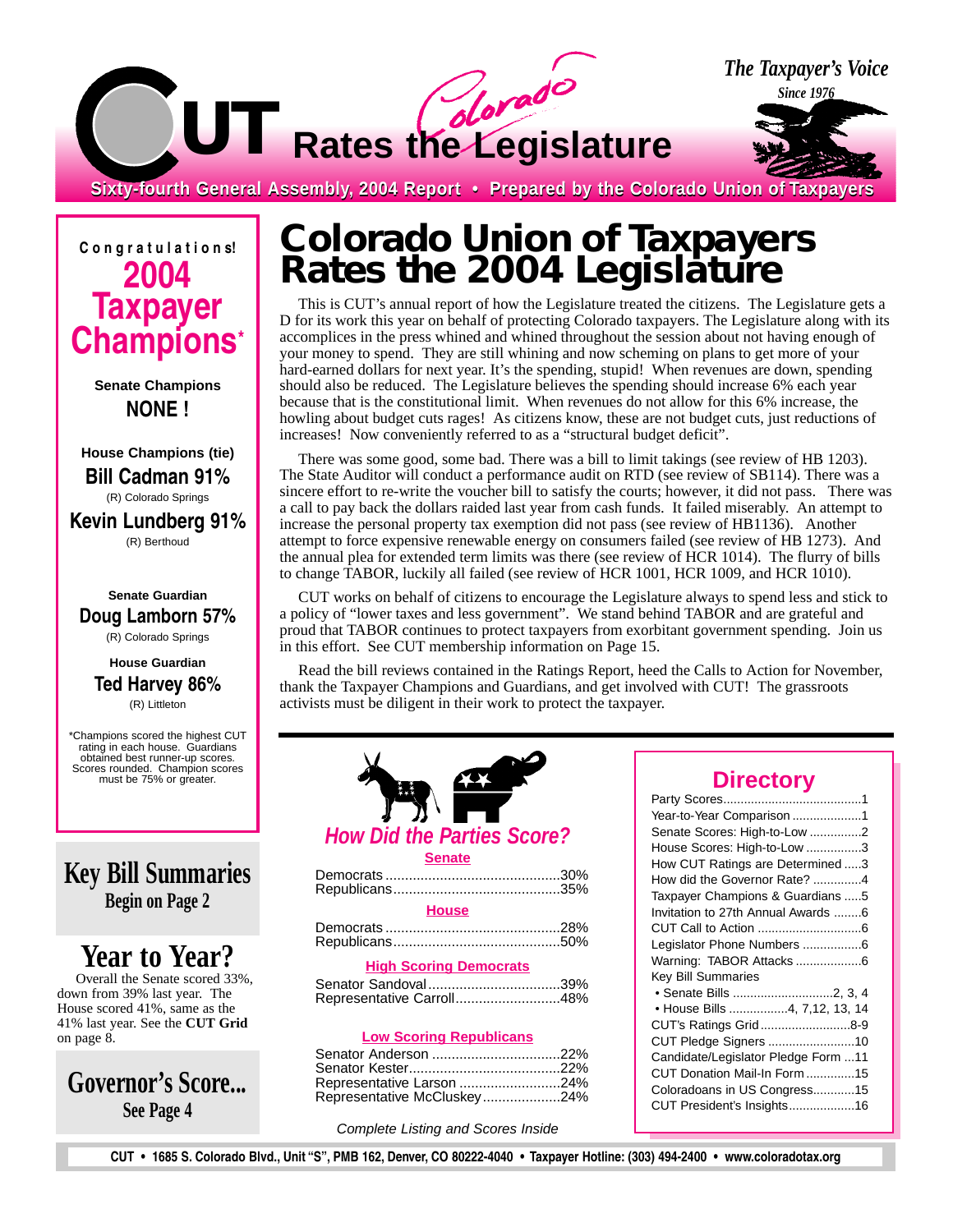

# **KEY BILL SUMMARIES**

#### **SB-72 Investment of Certified Capital Company Funds in Nanotechnology Businesses**

This bill would have required the spending of \$2,000,000 on firm(s) engaged in research or manufacturing of processes at the atomic or molecular level. FAILED. Senate 29/4, House postponed indefinitely in Finance Committee 6/5. (Sen. Kester/Rep. Fairbank). **CUT votes NO.** Such research and spending are beyond the ken of a legislature thus should be left to private industry. How this measure's passage would have been necessary for the peace, health, or safety of Colorado begs the imagination!

#### **SB-114 RTD Audit**

This bill authorizes the State Auditor to conduct performance audits of the Regional Transportation District at least once every five years. The first audit would begin in early 2005. PASSED. Senate 26/9. House 60/5 (Sen. Andrews, Rep. Berry). Governor SIGNED. **CUT votes YES.** RTD has proven that it cannot be trusted to provide accurate data about its operations or its incessant quest for more and more taxpayer money. An audit will help taxpayers know if they are getting their money's worth for the transportation services which they heavily subsidize.

#### **SB-174 Concerning a limitation on benefits that may be accepted by certain statewide public officials**

This bill prohibits each incumbent in or candidate elected to public office from receiving or accepting from any other person any money, including but not limited to a loan, pledge, or advance of money, for the purpose of defraying any expenses relating to the official duties

## **Senate Scores: Friend or Foe?**

Highest to Lowest - Who is representing your best interest as a taxpayer? See how Members of Colorado's Senate represented the taxpayer on CUT's 2004 Rating Scorecard:

| Score Senator |  | Pledge Party District Home |
|---------------|--|----------------------------|
|               |  |                            |
|               |  |                            |
|               |  |                            |
|               |  |                            |
|               |  |                            |
|               |  |                            |
|               |  |                            |
|               |  |                            |
|               |  |                            |
|               |  |                            |
|               |  |                            |
|               |  |                            |
|               |  |                            |
|               |  |                            |
|               |  |                            |
|               |  |                            |
|               |  |                            |
|               |  |                            |
|               |  |                            |
|               |  |                            |
|               |  |                            |
|               |  |                            |
|               |  |                            |
|               |  |                            |
|               |  |                            |
|               |  |                            |
|               |  |                            |
|               |  |                            |
|               |  |                            |
|               |  |                            |
|               |  |                            |
|               |  |                            |
|               |  |                            |
|               |  |                            |
|               |  |                            |

P = Taxpayer Pledge Signer

## **Overall Senate Score .......... 33%**

undertaken by the incumbent or elected candidate. FAILED. Senate 27/7, House Postponed Indefinitely State Veterans & Military Affairs Committee 8/3. (Sen. Tupa /Rep. Sinclair). **CUT votes YES.** Taking cash gifts from lobbyists or others for office expenses appears to be payola.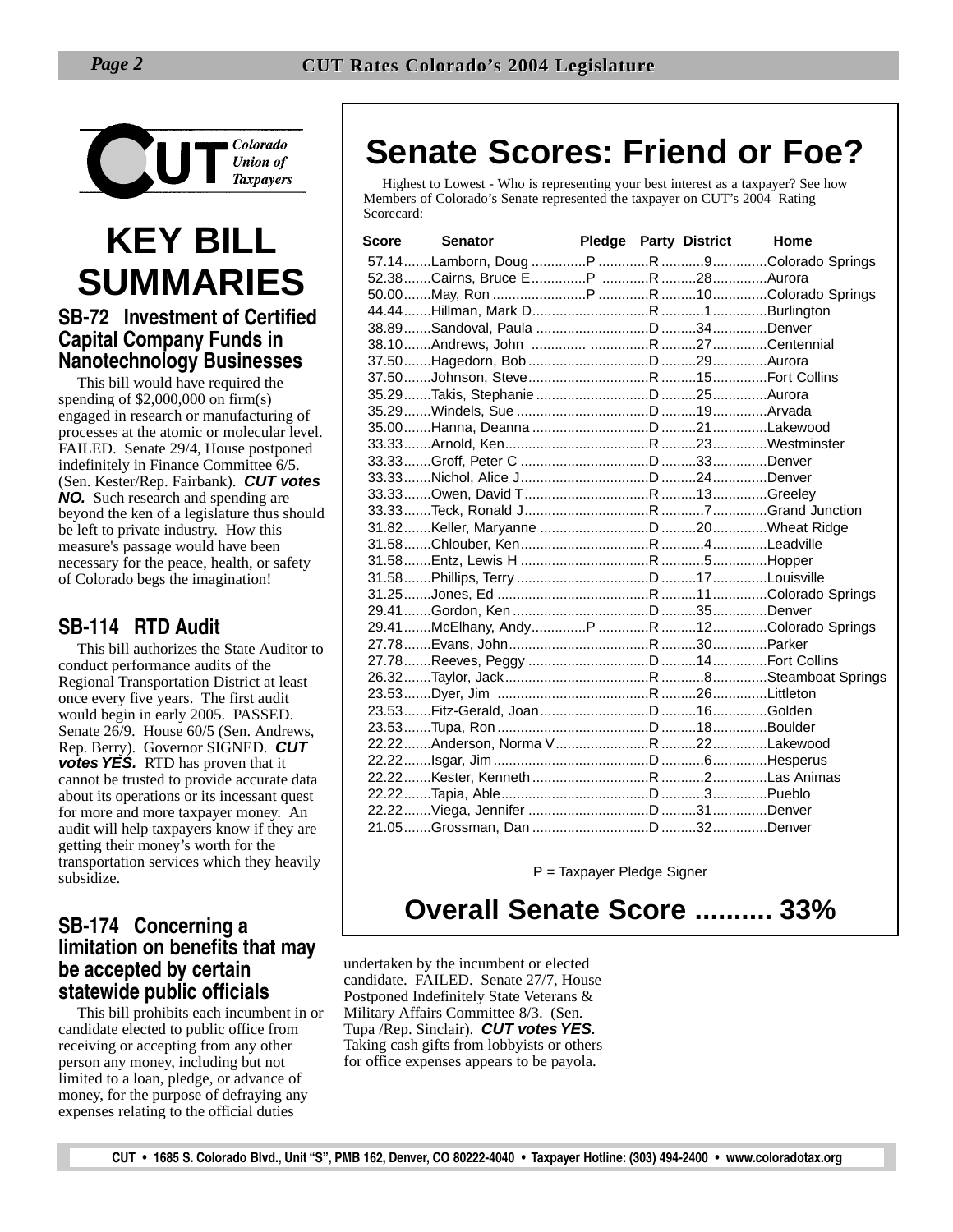#### **SB-177 The home and community-based services for children with autism act.**

This bill adds children with autism to the state's Medicaid program and establishes the Colorado autism treatment fund comprised of tobacco settlement moneys allocated to such fund. PASSED. Senate 31/4, House 58/7. (Sen. Gordon, Rep. Hefley). Governor SIGNED. **CUT votes NO.** It's difficult to understand when, supposedly, there is not enough funding for existing programs, the Legislature would establish yet another entitlement on an already over-burdened Medicaid system. Sure, a "fund" is being established with tobacco dollars; however, the tobacco settlement dollars only go so far and this strays a long way from rehabilitating tobacco users.

#### **SB-189 Redefine state colleges as business enterprises**

This bill defines state colleges and universities as business enterprises, to allow them to evade the Taxpayer Bill of Rights limits on tuition increases. PASSED. Senate 22/13, House 62/1(Senator Anderson, Rep. King). Governor SIGNED. **CUT votes YES.** The bill creates a system of vouchers for higher education students, which can be used at state government colleges and universities in Colorado. The vouchers will help students better understand how heavily their education is subsidized by the taxpayers. The limited voucher system may also provide a foundation for further reforms in higher education spending.

### *How Our Rating Is Done*

Each state legislator is rated on his or her tax, spending, or government intrusion votes. For a bill to be chosen, it must have a split vote, with votes both for and against the bill. The bill must have a full vote in one chamber and a committee vote or full vote in the second chamber. Each legislator's percentage is calculated by the number of votes cast. Year-to-year comparisons indicate that CUT is accurately measuring whether a legislator favors lower taxes and less government, is a friend of the taxpayer, or continues with higher spending and creating more government intrusion in our lives.

CUT Board of Directors ruled that Taxpayer Champions must score 75% or better to be identified as a Taxpayer Champion; therefore, there is no Senate Taxpayer Champion. The Senator with the highest CUT rating is a Senate Taxpayer Guardian.

## **House Scores: Friend or Foe?**

Highest to Lowest - Who is representing your best interest as a taxpayer? Check out how Members of Colorado's House performed on CUT's 2004 Rating Scorecard:

| Score | Representative | <b>Pledge Party District</b> |  | Home |
|-------|----------------|------------------------------|--|------|
|       |                |                              |  |      |
|       |                |                              |  |      |
|       |                |                              |  |      |
|       |                |                              |  |      |
|       |                |                              |  |      |
|       |                |                              |  |      |
|       |                |                              |  |      |
|       |                |                              |  |      |
|       |                |                              |  |      |
|       |                |                              |  |      |
|       |                |                              |  |      |
|       |                |                              |  |      |
|       |                |                              |  |      |
|       |                |                              |  |      |
|       |                |                              |  |      |
|       |                |                              |  |      |
|       |                |                              |  |      |
|       |                |                              |  |      |
|       |                |                              |  |      |
|       |                |                              |  |      |
|       |                |                              |  |      |
|       |                |                              |  |      |
|       |                |                              |  |      |
|       |                |                              |  |      |
|       |                |                              |  |      |
|       |                |                              |  |      |
|       |                |                              |  |      |
|       |                |                              |  |      |
|       |                |                              |  |      |
|       |                |                              |  |      |
|       |                |                              |  |      |
|       |                |                              |  |      |
|       |                |                              |  |      |
|       |                |                              |  |      |
|       |                |                              |  |      |
|       |                |                              |  |      |
|       |                |                              |  |      |
|       |                |                              |  |      |
|       |                |                              |  |      |
|       |                |                              |  |      |
|       |                |                              |  |      |
|       |                |                              |  |      |
|       |                |                              |  |      |
|       |                |                              |  |      |
|       |                |                              |  |      |
|       |                |                              |  |      |
|       |                |                              |  |      |
|       |                |                              |  |      |
|       |                |                              |  |      |
|       |                |                              |  |      |
|       |                |                              |  |      |
|       |                |                              |  |      |
|       |                |                              |  |      |
|       |                |                              |  |      |
|       |                |                              |  |      |
|       |                |                              |  |      |
|       |                |                              |  |      |
|       |                |                              |  |      |
|       |                |                              |  |      |
|       |                |                              |  |      |
|       |                |                              |  |      |
|       |                |                              |  |      |
|       |                |                              |  |      |

P = Taxpayer Pledge Signer

**Overall House Score .......... 41%**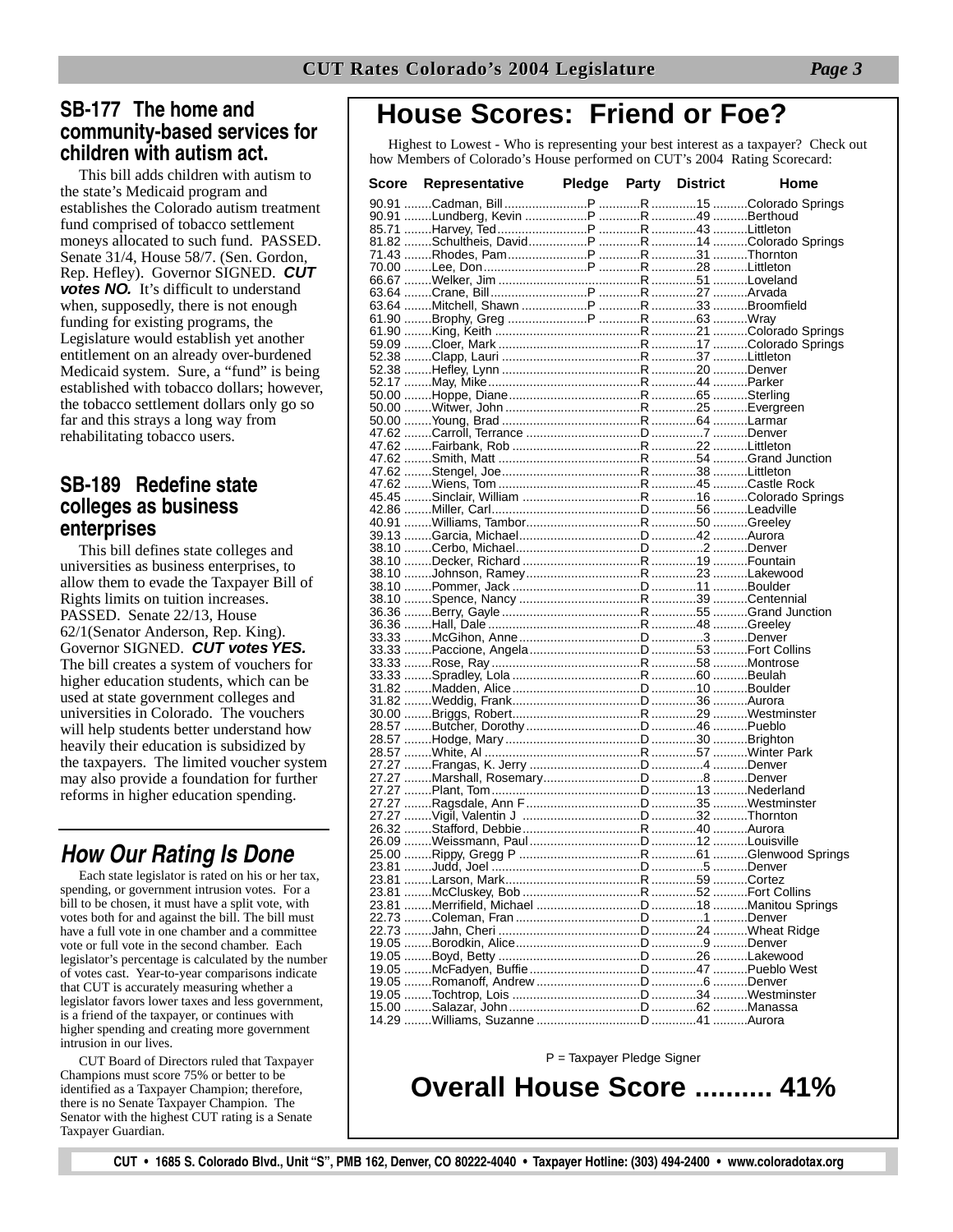#### **SB-203 Securitize tobacco settlement revenues and establish a rainy day fund**

This bill creates a corporation to securitize tobacco settlement fund revenues, thus insuring constant future cash flows. This corporation would be exempt from spending and revenue limits. These revenues would go to a rainy day fund and to various social programs, new and old. Also, some funds may be transferred from the rainy day fund to the general fund. FAILED. Senate 18/17, Referred to COW Appropriations Committee 6/5 deemed lost. (Sen. Anderson, Rep. Young), **CUT votes NO.** While the securitization of revenues is wise, their destination to a fund which can be raided is not. Nor can additional spending programs be justified. Rather, use the revenues to retire existing debt and avoid new bond issues.

#### **SB-256 Sale of securities in the custody of the State Treasurer to provide a source of revenue from the investment of the sale proceeds for the promotion of tourism**

This bill allows the administrator of abandoned property to sell all securities after being held for one year and to place the proceeds of the sale (principal) in a newly created cash fund named Unclaimed Property Tourism Promotion Trust Fund. It prohibits expenditures from the trust fund for any purpose except claims from rightful owners. The principal in the fund will be invested and the interest earned will be deposited in a newly created fund named Colorado Travel and Tourism Promotion Fund which fund shall be used to promote tourism. PASSED. Senate 35/0, House 37/28, (Sen. Taylor, Rep. White), **CUT votes NO.** This bill allows securities held as unclaimed property to be sold with the principal, while being held for the rightful owner, to be invested. The interest on the investment would be used to fund the tourism industry. It creates two cash funds which are supposedly protected; however, it is clear the Legislature will raid all funds at will. Colorado voters have voted specifically against subsidizing the tourism industry.

#### **SB-257 Provides for funding of PERA retirement benefits based on actuarial principles and limits over and underfunding of contributions**

This bill increases from 10% to 13% over a six year period the contribution level from agencies (taxpayer) to PERA since the current contribution level is inadequate on an actuarial basis. PASSED. Senate 32/3, House 49/16, (Sen. Owen, Rep. Young) Governor SIGNED. **CUT votes NO.** This bill provides a significant increase of funds for a program that is already extremely generous. It also ignores the issue of limits on spending to the detriment of taxpayers. The bill fails to offer other alternatives to achieve actuarial soundness.

#### **HB-1136 Increase tax exemption for personal property**

This bill would have increased the Personal Property Tax Exemption for businesses to \$2500 backdated to 1/1/97 and to \$3500 for 2004 with an inflation adjustment added thereafter. FAILED. House 63/02, Senate postponed indefinitely in Appropriations 6/3. (Rep. Hall, Sen. Lamborn) **CUT votes YES.** Any reduction in taxes on our businesses, especially this one which addresses a repetitive tax, will make them more competitive and should be welcomed.

*Bill Summaries Continue on Page 7*



Governor Bill Owens

## **How did the Governor Rate?**

# *33%*

The Governor's rating is low again this year. It has dropped from 58% his initial year in the Governor's mansion to an unacceptable 33% this year. We grant that he did not encourage legislators to damage TABOR, and he did not pull together a special session to harm it. However, he did not stand fast against calls to modify it. Even the Wall Street Journal noticed his consideration of weakening this best protection of the taxpayer. Owens needs to show courageous leadership this fall in helping to defeat the anti-TABOR ballot measure, and to publicly oppose all the ballot issues for new and higher taxes. Will he lead the charge or hide in the shadows as he did on the Amendment 23 question?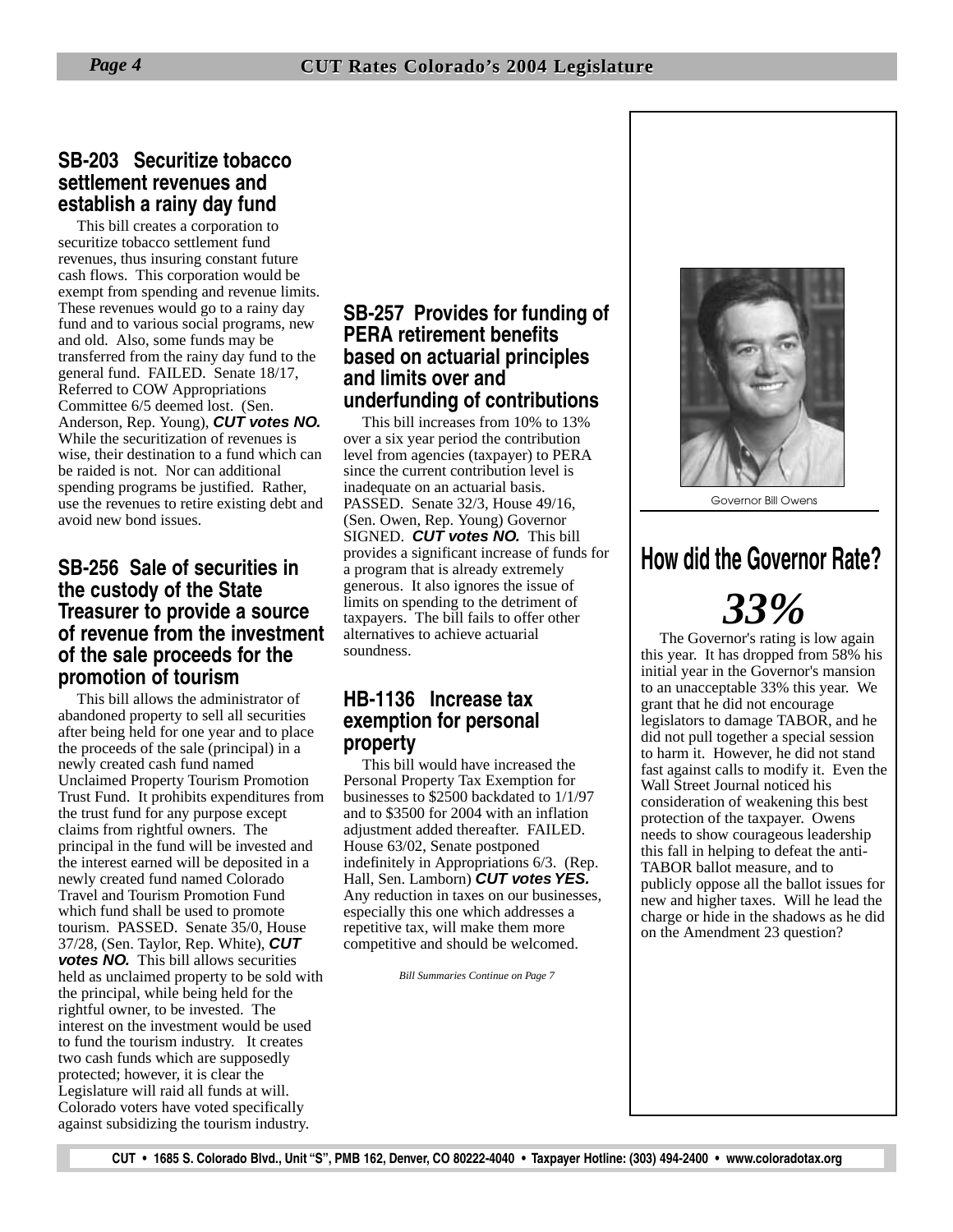## **2004 Taxpayer Champions**



Rep. Bill Cadman 91%

"It is certainly an honor to be recognized as a Champion for Colorado taxpayers, but the accolade should be directed to the Colorado Union of Taxpayers for their work on behalf of Colorado citizens. CUT's tireless efforts to hold the legislature accountable for taxpayer dollars is truly a benefit to all of us." *- Bill*



Rep. Kevin Lundberg 91%

"I'm very proud of Colorado for protecting the interests of its citizens with the Taxpayer Bill of Rights (TABOR). Our state leads the nation with TABOR legislation. We are also fortunate to have a grassroots organization like CUT keeping a sharp eye on government spending and speaking up on behalf of Colorado taxpayers." *- Kevin*



## **2004 Taxpayer Guardians**



Senator Doug Lamborn 57%



Rep. Ted Harvey 86%

Champions achieved the highest score in each house (75% or greater). Guardians earned honorable mention for runner-up scores.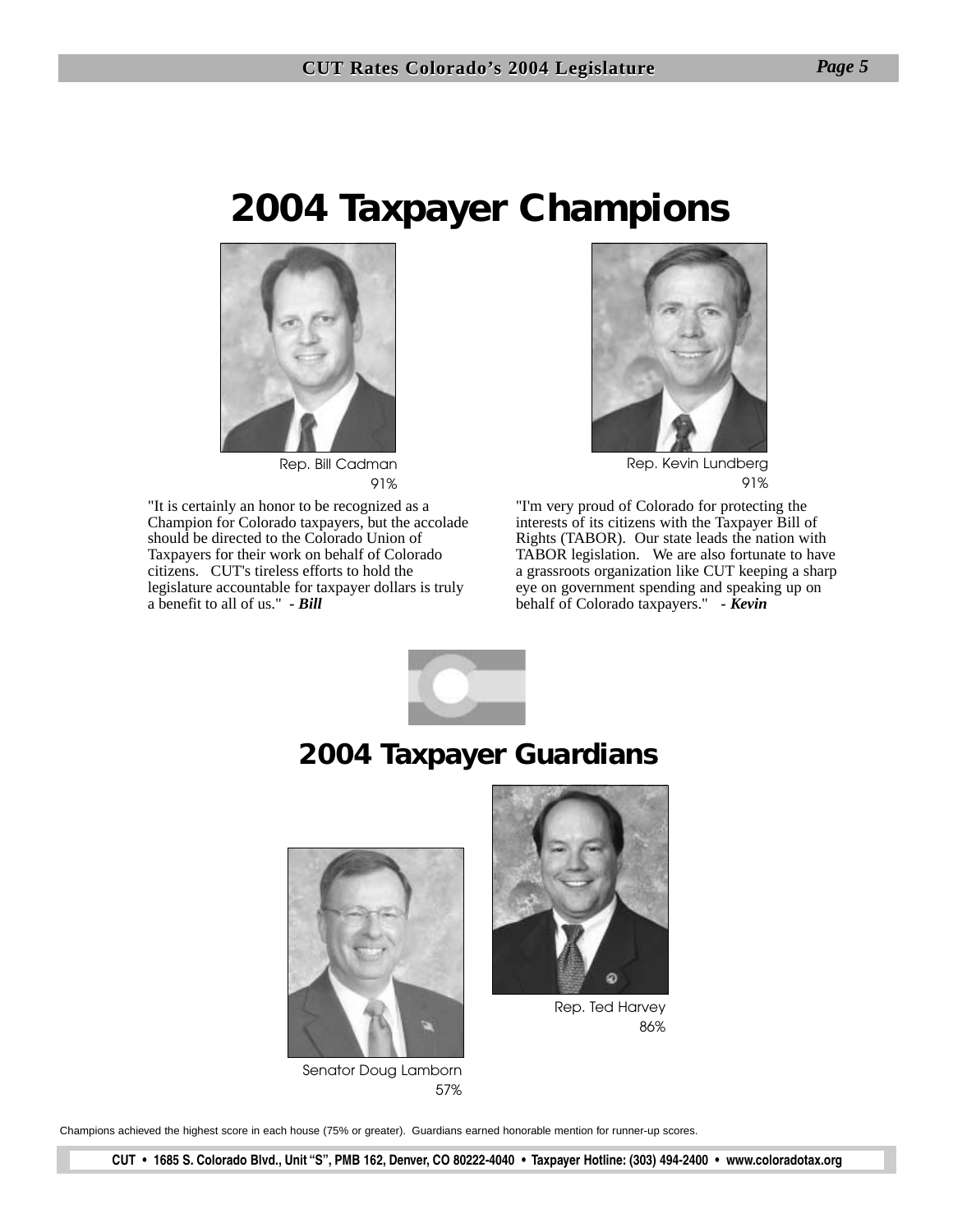## **CALL TO ACTION**

*VOTE NO on FasTracks*

## **Warning**: **FasTracks = \$4.7 Billion + Interest** *(with interest, total costs of up to \$9 Billion)*

#### Vote **NO** on FasTracks!

FasTracks is a **\$4.7 billion** slow mass transit **concept** that *will not reduce traffic congestion.* FasTracks will increase RTD taxes we pay by a whopping 67% - and FasTracks deserves your overwhelming rejection.

Upon reading the "local papers" you'll see many suggesting that the FasTracks concept is the "end all" to transportation woes. **Not true!**

Who really will benefit from FasTracks? A select few that stand to benefit financially from the project!

#### *Keep TABOR as TABOR is...*

## **Warning**: **Attacks on TABOR**

**Vote NO** on any ballot initiative to change TABOR!

Big-Government activists continue to try to gut TABOR. TABOR is the only saving grace for Colorado taxpayers and protects taxpayers from ever-increasing government spending. Nine states are considering bills with TABOR-like limits to help them with their budget woes. TABOR works in Colorado. Don't be fooled by the media hysteria saying TABOR is the problem! If more dollars are needed to a valid program, put it to the citizens for a vote. Keep TABOR as it is. Keep TABOR and protect your freedom from wasteful spending by government.

#### **TABOR UNDER ASSAULT!** *Senator Andrews to the rescue!*

Almost every interest group, newspaper, and legislator bemoaned the supposed consequences of TABOR. CUT wishes to recognize Senate President John Andrews for his steadfast support and consistent rebuttal of attempts to attack TABOR! His leadership is responsible for the defeat of referred measures to tamper with TABOR and to prevent a special session. Speaker of the House Lola Spradley joined with Senator Andrews to help thwart the special session. A special thank-you to Senator Andrews for standing strong on TABOR.



# **Call your Colorado Legislators Legislative Phone Numbers**

#### **Senators**

Democrats: (303) 866-4865 Republicans (303) 866-4866

#### **Representatives**

Democrats: (303) 866-2904 Republicans: (303) 866-2904

## **An Invitation: Join Us at CUT's 27th Annual Awards Breakfast Plan on joining us in early October. Call the number below to get on the sign up list.KEYNOTE SPEAKER John Berthoud President National Taxpayers Union -AND - Presentation of Awards to the 2004 Legislative Champions and Guardians** Colorado

**Call for details.. Taxpayer Hotline: (303) 494-2400**

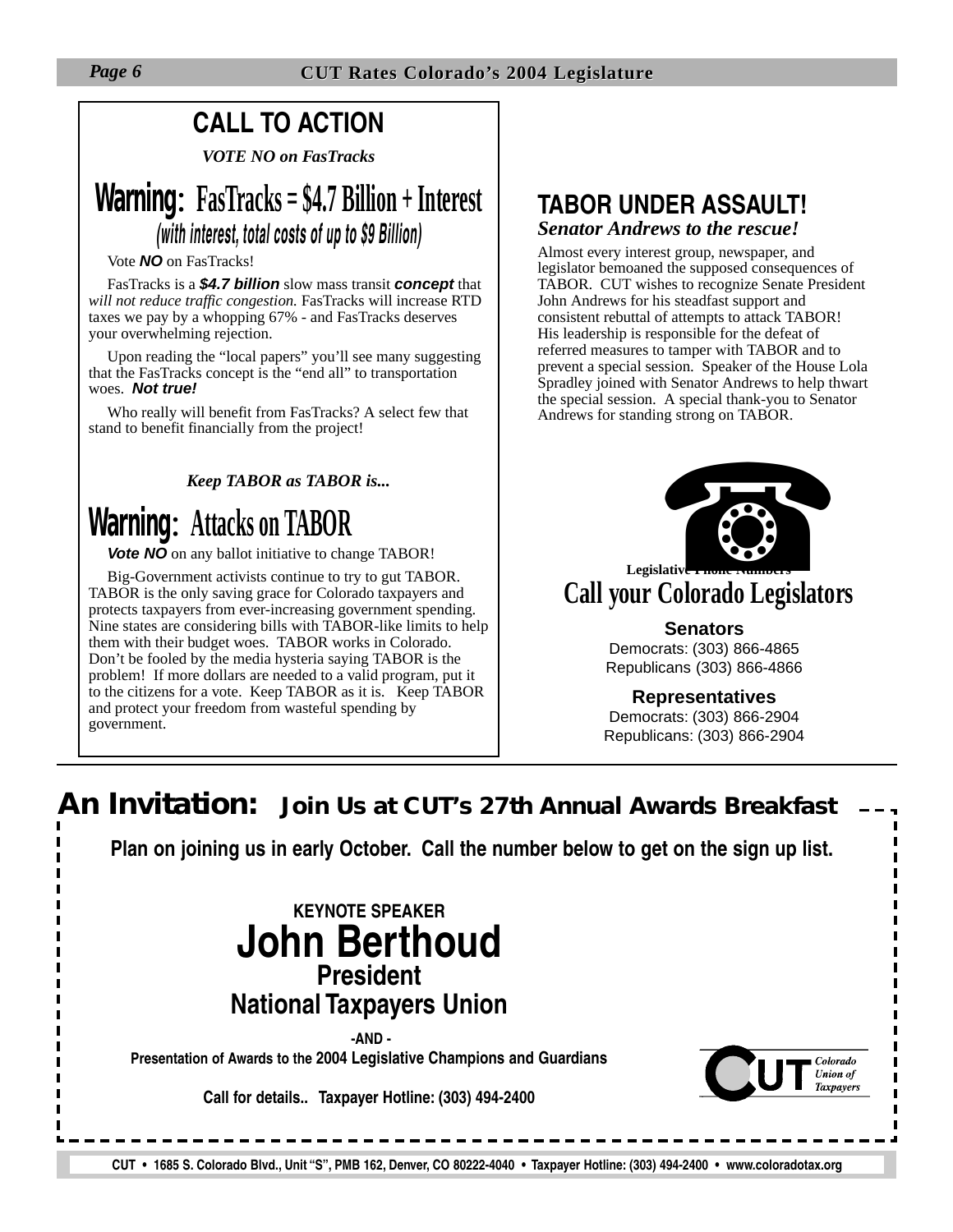#### **HB-1187 Concerning an alien's ability to establish Colorado domicile for in-state tuition purposes**

Allows a foreign national whose primary purpose for residing in Colorado is for educational purposes to qualify as an in-state student as long as he is able to establish Colorado domicile for in-state tuition purposes. Prohibits an alien who has not been lawfully admitted into the United States from establishing a Colorado domicile for purposes of receiving classification as an in-state student for tuition purposes. LAYED OVER IN THE HOUSE. House 37/26, Senate 34/1, (Rep. Harvey, Sen. Andrews) **CUT votes YES** for the bill as presented and voted in the House and **NO** as the bill was amended and voted in the Senate. This bill as originally presented would prevent illegal aliens from establishing a Colorado domicile for purposes of getting in-state tuition. The Senate amended the bill to allow illegal aliens to try to qualify for in-state tuition. Illegal aliens should not be in the country. They are breaking the law. They surely should not be eligible for in-state tuition.

#### **HB-1190 Economic development incentives (tax credits) for low income housing developments**

This bill allows a certified capital company (CAPCO) to use proceeds or gains to pay taxes for those related to developing low income housing. PASSED. House 49/16, Senate 32/3, (Rep. Romanoff, Sen. Teck), Governor SIGNED. **CUT votes NO.** CUT opposes tax credits to special interests. CUT further asserts that CAPCOs have failed to provide benefits as intended, and CUT knows this is yet another new welfare program.

#### **HB-1203 Limits abuse of eminent domain by local government**

This bill prohibits governments from acquiring property through eminent domain and transferring it to another private party. Local governments have been abusing this power by taking private property for redevelopment that generally results in greater sales and property tax revenues to the local government. PASSED. House 41/24, Senate 23/12, (Rep. Mitchell, Sen. Hillman) Governor SIGNED. **CUT votes YES.** This is a reform bill that limits the power of local governments to take private property without adequate cause.

#### **HB-1208 Increase wildlife license fees**

This bill increases the wildlife license fees on Colorado residents. The purpose was to increase revenues to the Colorado State government. POSTPONED INDEFINITELY. House 39/25, Senate postponed indefinitely 4/3 Agriculture Committee. (Rep. Stengel, Sen. Teck) **CUT votes NO.** CUT considers an increase in fees as an increase in taxes.

#### **HB-1212 Extension of the Denver Metropolitan Scientific and Cultural Facilities District tax**

This bill puts to the voters the question of whether or not to extend the SCFD tax and continue to subsidize the arts. It also calls for expanding the district to include all of Douglas County albeit with an election by Castle Rock and Larkspur as to whether or not they want to be included. PASSED. House 56/9, Senate 27/7, (Rep. Mitchell, Sen. Anderson) Governor SIGNED. **CUT votes NO.** We encourage voters to vote against a tax to subsidize the arts. Those citizens benefitting and enjoying the arts in the Denver Metropolitan Area should pay the full price rather than be subsidized by other taxpayers.

*Bill Summaries Continue on Page 12*



## **Climbing Taxes?**

**Study the CUT Grid that appears on the next page.**

**It reveals how your Colorado Legislators are either helping CUT your tax burden or making taxes an even steeper challenge to Coloradoans.**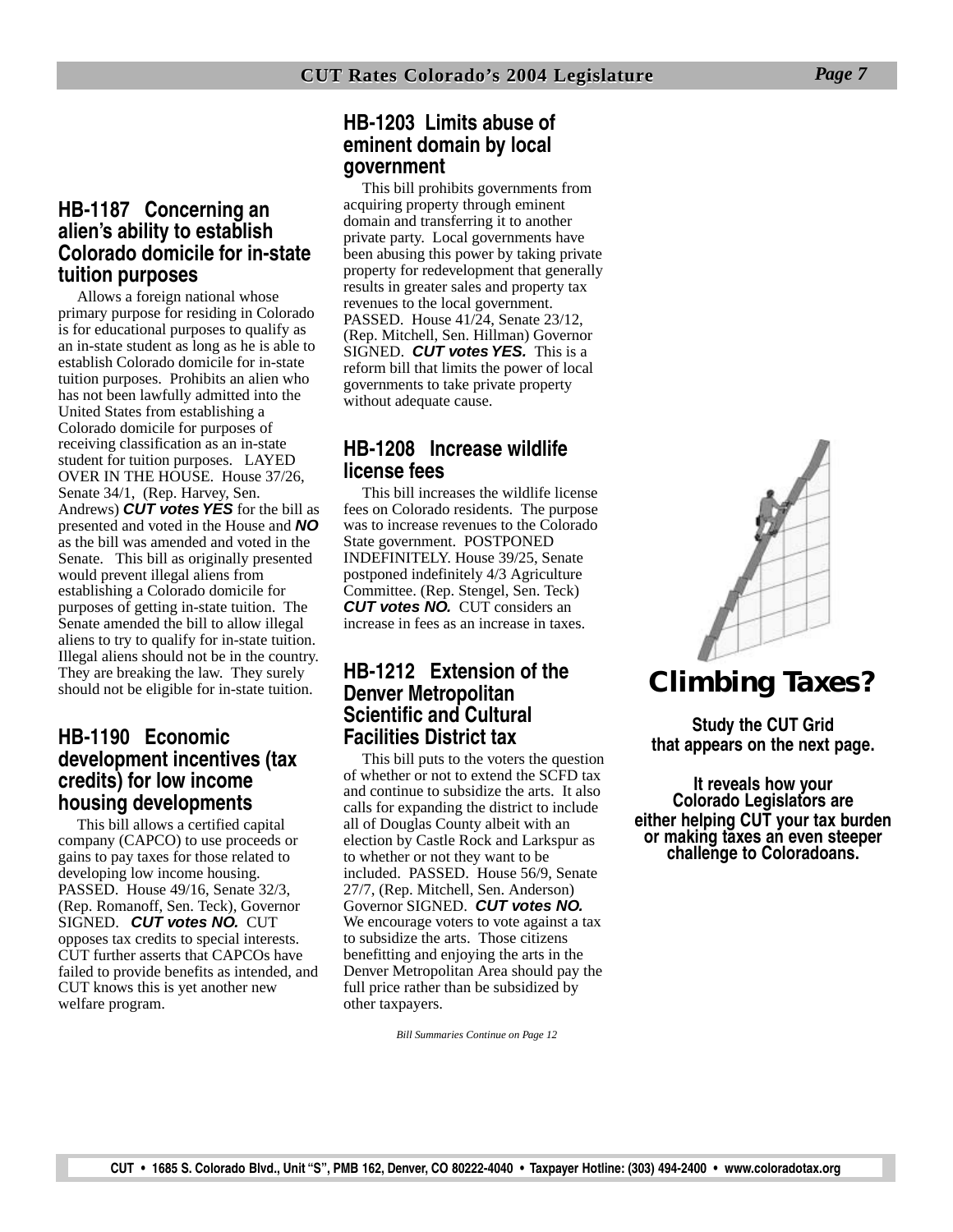|                                   |                               | $\frac{1}{250}$                      | 22.22             | 38.10                     | 33.33       | 52.38                    | 31.58          | 23.53     | 31.58         | 27.78          | 23.53             | 29.41       | 33.33          | 21.05<br>37.50                  | 35.00         | 44.44           | 22.22                   | 37.50          | 31.25            | 31.82            | 22.22<br>57.14  |                  | 50.00            | 29.41            | 33.33<br>33.33                   | 31.58           | 27.78              | 38.89           | 35.29            | 22.22         | 26.32             | 33.33          | 23.53     | 22.22           | 35.29<br>32.55                | 33.33             | <b>S</b> SSE                         | 36.36             | 19.05           |             | $19.05$<br>$30.00$<br>$61.30$                                                                                                                                                 |              |
|-----------------------------------|-------------------------------|--------------------------------------|-------------------|---------------------------|-------------|--------------------------|----------------|-----------|---------------|----------------|-------------------|-------------|----------------|---------------------------------|---------------|-----------------|-------------------------|----------------|------------------|------------------|-----------------|------------------|------------------|------------------|----------------------------------|-----------------|--------------------|-----------------|------------------|---------------|-------------------|----------------|-----------|-----------------|-------------------------------|-------------------|--------------------------------------|-------------------|-----------------|-------------|-------------------------------------------------------------------------------------------------------------------------------------------------------------------------------|--------------|
|                                   |                               | <b>VOTES</b><br>CAST                 | ₽                 | 278                       |             | $\overline{\mathcal{S}}$ | $\overline{9}$ |           | ഉ             | $\overline{8}$ | F                 |             | ≌              | $\frac{6}{2}$<br>$\overline{9}$ | ର             |                 | $\frac{\infty}{\infty}$ | $\tilde{e}$    | $\frac{6}{5}$    |                  |                 |                  | 89585            |                  | $\frac{\infty}{2}$               | စ္စာ            | $\frac{\infty}{2}$ | ₽               | 17               | $\frac{8}{1}$ | $\mathfrak{S}$    | $\frac{8}{10}$ | ₽         | ≌<br>₽          | 639                           | 얻                 | VOTES<br>CAST                        |                   |                 |             | <b>ន</b> ស ស ន ស                                                                                                                                                              |              |
|                                   |                               | POSITIVE<br>CUT<br>VOTES             |                   |                           |             |                          |                |           |               |                |                   |             |                |                                 |               |                 |                         |                |                  |                  |                 |                  |                  |                  |                                  |                 |                    |                 |                  |               |                   |                |           |                 |                               |                   |                                      |                   |                 |             |                                                                                                                                                                               |              |
| 茶                                 |                               |                                      |                   |                           |             |                          |                |           |               |                |                   |             |                |                                 |               |                 |                         |                |                  |                  |                 | $\simeq$         | $\epsilon$       | 5                |                                  |                 |                    |                 |                  |               |                   |                |           |                 | ន្ត                           |                   | POSITIVE<br>CUT<br>VOTES             | $\infty$          |                 |             |                                                                                                                                                                               |              |
|                                   |                               |                                      |                   |                           |             |                          |                |           |               |                |                   |             |                |                                 |               |                 |                         |                |                  |                  |                 |                  |                  |                  |                                  |                 |                    |                 |                  |               |                   |                |           |                 |                               |                   |                                      |                   |                 |             |                                                                                                                                                                               |              |
| SESSION                           |                               | 토를 운                                 |                   |                           |             |                          |                |           |               |                |                   |             |                |                                 |               |                 |                         |                |                  |                  |                 |                  |                  |                  |                                  |                 |                    |                 |                  |               |                   |                |           |                 |                               |                   | 뜙<br>$\mathsf{S}$                    |                   |                 |             |                                                                                                                                                                               |              |
|                                   |                               | 준 등 중                                |                   |                           |             |                          |                |           |               |                |                   |             |                |                                 |               |                 |                         |                |                  |                  |                 |                  |                  |                  |                                  |                 |                    |                 |                  |               |                   |                |           |                 |                               |                   | 뜙<br>£                               |                   |                 |             |                                                                                                                                                                               |              |
|                                   | Not Voted On                  | ភ្ជុំខ្លួ ទ                          |                   |                           |             |                          |                |           |               |                |                   |             |                |                                 |               |                 |                         |                |                  |                  |                 |                  |                  |                  |                                  |                 |                    |                 |                  |               |                   |                |           |                 |                               |                   | 뜓흥<br>$\overline{\mathbf{z}}$        |                   |                 |             |                                                                                                                                                                               |              |
|                                   |                               | ភ្នំទី ទី                            |                   |                           |             |                          |                |           |               |                |                   |             |                |                                 |               |                 |                         |                |                  |                  |                 |                  |                  |                  |                                  |                 |                    |                 |                  |               |                   |                |           |                 |                               |                   | ទី <u>ទី</u><br>$\overline{2}$       |                   |                 |             |                                                                                                                                                                               |              |
| 4                                 |                               | 품종<br>ę                              |                   |                           |             |                          |                |           |               |                |                   |             |                |                                 |               |                 |                         |                |                  |                  |                 |                  |                  |                  |                                  |                 |                    |                 |                  |               |                   |                |           |                 |                               |                   | 품종<br>$\overline{2}$                 |                   |                 |             |                                                                                                                                                                               |              |
|                                   |                               | <b>#</b> ត្តិ ត្រូ                   |                   |                           |             |                          |                |           |               |                |                   |             |                |                                 |               |                 |                         |                |                  |                  |                 | $^{+}$           |                  |                  |                                  |                 |                    |                 |                  |               |                   |                |           |                 |                               |                   | <b>#ត្តិ ក្ល</b>                     | $\qquad \qquad +$ |                 |             |                                                                                                                                                                               |              |
| $\bf \overline{20}$               | Absent                        | <sub>또</sub> 흥                       |                   |                           |             |                          |                |           |               |                |                   |             |                |                                 |               |                 |                         |                |                  |                  |                 |                  |                  |                  |                                  |                 |                    |                 |                  |               |                   |                |           |                 |                               |                   | $\frac{\omega}{2}$<br>$\mathsf{S}$   |                   |                 |             | ш                                                                                                                                                                             |              |
|                                   |                               | 표층 등                                 |                   |                           |             |                          |                |           |               |                |                   |             |                |                                 |               |                 |                         |                | ш                |                  |                 |                  |                  |                  |                                  |                 |                    |                 |                  |               |                   |                |           |                 | $\bullet$                     |                   | 표정 등                                 |                   |                 |             |                                                                                                                                                                               |              |
| URE                               |                               | កឆ្ន<br>š                            |                   |                           |             |                          |                |           |               |                |                   |             |                |                                 |               |                 |                         |                |                  |                  |                 |                  |                  |                  |                                  |                 |                    |                 |                  |               |                   |                |           |                 |                               |                   | <b>#</b> ដូ ຣ                        |                   |                 |             |                                                                                                                                                                               |              |
|                                   | Excused<br>μį                 | 표형<br>$\overline{\mathbf{2}}$        |                   |                           |             |                          |                |           |               |                |                   |             |                |                                 |               |                 |                         |                |                  |                  |                 |                  |                  |                  |                                  |                 |                    |                 |                  |               |                   |                |           |                 |                               |                   | <b>또있</b><br>$\overline{\mathbf{z}}$ |                   |                 |             |                                                                                                                                                                               |              |
| EGISLATI                          |                               | 문원<br>£                              |                   |                           |             |                          |                |           |               |                |                   |             |                |                                 |               |                 |                         |                |                  |                  |                 |                  |                  |                  |                                  |                 |                    |                 |                  |               |                   |                |           |                 |                               |                   | 모음<br>$\overline{2}$                 |                   |                 |             |                                                                                                                                                                               |              |
|                                   |                               | 품흥 등                                 |                   |                           |             |                          |                |           |               |                |                   |             |                |                                 |               | $\ddot{}$       |                         |                |                  |                  |                 |                  |                  |                  |                                  |                 |                    |                 |                  |               | $+$               |                |           |                 |                               |                   | 품흥 등                                 |                   |                 |             |                                                                                                                                                                               |              |
|                                   |                               | 표혊                                   |                   |                           |             |                          |                |           |               |                |                   |             |                |                                 |               |                 |                         |                |                  |                  |                 |                  |                  |                  |                                  |                 |                    |                 |                  |               |                   |                |           |                 | ສ                             |                   | <sub>또</sub> 음<br>ξŝ                 |                   |                 |             |                                                                                                                                                                               |              |
|                                   | a Vote Against CUT philosophy | 물음                                   |                   |                           |             |                          |                |           |               |                |                   |             |                |                                 |               |                 |                         |                |                  |                  |                 |                  |                  |                  |                                  |                 |                    |                 |                  |               |                   |                |           |                 |                               |                   | 품이<br>£                              |                   |                 |             |                                                                                                                                                                               |              |
|                                   |                               | 울모<br>≩                              |                   |                           |             |                          |                |           |               |                |                   |             |                |                                 |               |                 |                         |                |                  |                  |                 |                  |                  |                  |                                  |                 |                    |                 |                  |               |                   |                |           |                 |                               |                   | 오늘<br>≩                              |                   |                 |             |                                                                                                                                                                               |              |
|                                   |                               | 모음<br>ξŝ                             |                   |                           |             |                          |                |           |               |                |                   |             |                |                                 |               |                 |                         |                |                  |                  |                 |                  |                  |                  |                                  |                 |                    |                 |                  |               |                   |                |           |                 | 3                             |                   | 문음<br>ម្ព                            |                   |                 |             |                                                                                                                                                                               |              |
|                                   | Indicates                     | <b>925</b>                           |                   |                           |             |                          |                |           |               |                |                   |             |                |                                 |               |                 |                         |                |                  |                  |                 |                  |                  |                  |                                  |                 |                    |                 |                  |               |                   |                |           |                 |                               |                   | ទី ដូន                               |                   |                 |             |                                                                                                                                                                               |              |
| -ORAD                             |                               | ងឌូ ទី                               |                   |                           |             |                          |                |           |               |                |                   |             |                |                                 |               |                 |                         |                |                  |                  |                 |                  |                  |                  |                                  |                 |                    |                 |                  |               |                   |                |           |                 |                               |                   | ងខ្លួ ទី<br>ទីខ្លួ                   |                   |                 |             |                                                                                                                                                                               |              |
|                                   |                               | ងឌូ ទី<br>ទីត្តពិ                    |                   |                           |             |                          |                |           |               |                |                   |             |                |                                 |               |                 |                         |                |                  |                  |                 |                  |                  |                  |                                  |                 |                    |                 |                  |               |                   |                |           |                 | ສ                             |                   | ξŝ<br>88                             |                   |                 |             |                                                                                                                                                                               |              |
| $\overline{\bigcap}$<br><u>(ັ</u> | Positive Vote                 | $\frac{25}{10}$<br>g                 |                   |                           |             |                          |                |           |               |                |                   |             |                |                                 |               |                 |                         |                |                  |                  |                 |                  |                  |                  |                                  |                 |                    |                 |                  |               |                   |                |           |                 |                               |                   | 56<br>£                              |                   |                 |             |                                                                                                                                                                               |              |
|                                   |                               | m 보 ದ                                |                   |                           |             |                          |                |           |               |                |                   |             |                |                                 |               |                 |                         |                |                  |                  |                 |                  |                  |                  |                                  |                 |                    |                 |                  |               |                   |                |           |                 |                               |                   | ង់ដុំ ឆ្ន                            |                   |                 |             |                                                                                                                                                                               |              |
|                                   |                               | YES<br>8년                            |                   |                           |             |                          |                |           |               |                |                   |             |                |                                 |               |                 |                         |                |                  |                  |                 |                  |                  |                  |                                  |                 |                    |                 |                  |               |                   |                |           |                 | ೫                             | $\qquad \qquad +$ | YES<br>8호                            |                   |                 |             |                                                                                                                                                                               |              |
|                                   | "+" Reflects a CUT            | <b>92</b><br>$\overline{\mathbf{z}}$ |                   |                           |             |                          |                |           |               |                |                   |             |                |                                 |               |                 |                         |                |                  |                  |                 |                  |                  |                  |                                  |                 |                    |                 |                  |               |                   |                |           |                 |                               |                   | 82 S                                 |                   |                 |             |                                                                                                                                                                               |              |
|                                   |                               |                                      |                   |                           |             |                          |                |           |               |                |                   |             |                |                                 |               |                 |                         |                |                  |                  |                 |                  |                  |                  |                                  |                 |                    |                 |                  |               | Steamboat Springs |                |           |                 |                               |                   |                                      |                   |                 |             |                                                                                                                                                                               |              |
| RATES                             | Legend:                       | Bill Number:<br>CUT'S Stand:         | Lakewood          | Centennial                | Westminster |                          |                |           |               |                |                   |             |                |                                 | Lakewood      | Burlington      | Hesperus                | Fort Collins   | Colorado Springs | Wheat Ridge      | Las Animas      | Colorado Springs | Colorado Springs | Colorado Springs |                                  |                 | Fort Collins       |                 |                  |               |                   | Grand Junction |           |                 |                               |                   | CUT'S Stand:<br>Bill Number:         | Grand Junction    |                 | Lakewood    | Westminster                                                                                                                                                                   |              |
|                                   |                               |                                      |                   |                           |             | Aurora                   | Leadville      | Littleton | Hopper        | Parker         | Golden            | Denver      | Denver         | Denver                          | Aurora        |                 |                         |                |                  |                  |                 |                  |                  |                  | Greeley<br>Denver                | Louisville      |                    | Denver          | Aurora           | Pueblo        |                   |                | Boulder   | Denver          | Arvada                        | Aurora            |                                      |                   | Denver          |             |                                                                                                                                                                               | Wray         |
|                                   |                               |                                      |                   | $\approx$ $\approx$       | $\alpha$    | $\simeq$                 | $\alpha$       | $\sigma$  | $\alpha$      | $\square$      | $\Omega$          | $\bigcap$   | $\Omega$       | $\Box$<br>$\Omega$              | $\Omega$      | $\sigma$        |                         |                | $\sigma$         | $\bigcap$        |                 |                  |                  | $\alpha$         | $\bigcap$<br>œ                   | $\Omega$        | $\Omega$           | $\Box$          | $\Omega$         | $\bigcap$     | $\alpha$          | $\alpha$       | $\Omega$  | ≏               |                               | $\square$         |                                      |                   |                 |             | $\begin{array}{c} \hline \alpha \end{array} \begin{array}{c} \hline \alpha \end{array} \begin{array}{c} \hline \alpha \end{array} \begin{array}{c} \hline \alpha \end{array}$ |              |
|                                   |                               |                                      |                   |                           |             |                          |                |           |               |                |                   |             |                |                                 |               |                 |                         |                |                  |                  |                 |                  |                  |                  |                                  |                 |                    |                 |                  |               |                   |                |           |                 |                               |                   |                                      |                   |                 |             |                                                                                                                                                                               |              |
|                                   |                               |                                      |                   |                           |             |                          |                |           |               |                |                   |             |                |                                 |               |                 |                         |                |                  |                  |                 |                  |                  |                  |                                  |                 |                    |                 |                  |               |                   |                |           |                 |                               |                   |                                      |                   |                 |             |                                                                                                                                                                               |              |
|                                   |                               | STATE SENATORS                       | Anderson, Norma V | Andrews, John (President) | Arnold, Ken | Cairns, Bruce E          | Chlouber, Ken  | Dyer, Jim | Entz, Lewis H | Evans, John    | Fitz-Gerald, Joan | Gordon, Ken | Groff, Peter C | Grossman, Dan<br>Hagedorn, Bob  | Hanna, Deanna | Hillman, Mark D | Isgar, Jim              | Johnson, Steve | Jones, Ed        | Keller, Maryanne | Kester, Kenneth | Lamborn, Doug    | May, Ron         | McElhany, Andy   | Owen, David T<br>Nichol, Alice J | Phillips, Terry | Reeves, Peggy      | Sandoval, Paula | Takis, Stephanie | Tapia, Able   | Taylor, Jack      | Teck, Ronald J | Tupa, Ron | Viega, Jennifer | <b>Nindels</b> , Sue<br>Total | Governor Owens    | REPRESENTATIVES                      | Berry, Gayle      | Borodkin, Alice | Boyd, Betty | Briggs, Robert                                                                                                                                                                | Brophy, Greg |
|                                   |                               |                                      |                   |                           |             |                          |                |           |               |                |                   |             |                |                                 |               |                 |                         |                |                  |                  |                 |                  |                  |                  |                                  |                 |                    |                 |                  |               |                   |                |           |                 |                               |                   |                                      |                   |                 |             |                                                                                                                                                                               |              |
|                                   |                               |                                      | 22.22             | 38.10                     | 33.33       | 52.38                    | 31.58          | 23.53     | 31.58         | 27.78          | 23.53             | 29.41       | 33.33          | 21.05<br>37.50                  | 35.00         | 44.44           | 22.22                   | 37.50          | 31.25            | 31.82            | 22.22           | 57.14            | 50.00            | 29.41            | 33.33<br>33.33                   | 31.58           | 27.78              | 38.89           | 35.29            | 22.22         | 26.32             | 33.33          | 23.53     | 22.22           | $\frac{35.29}{32.55}$         | 33.33             |                                      | 36.36             | 19.05           | 19.05       | 30.00                                                                                                                                                                         | 61.90        |

Ľ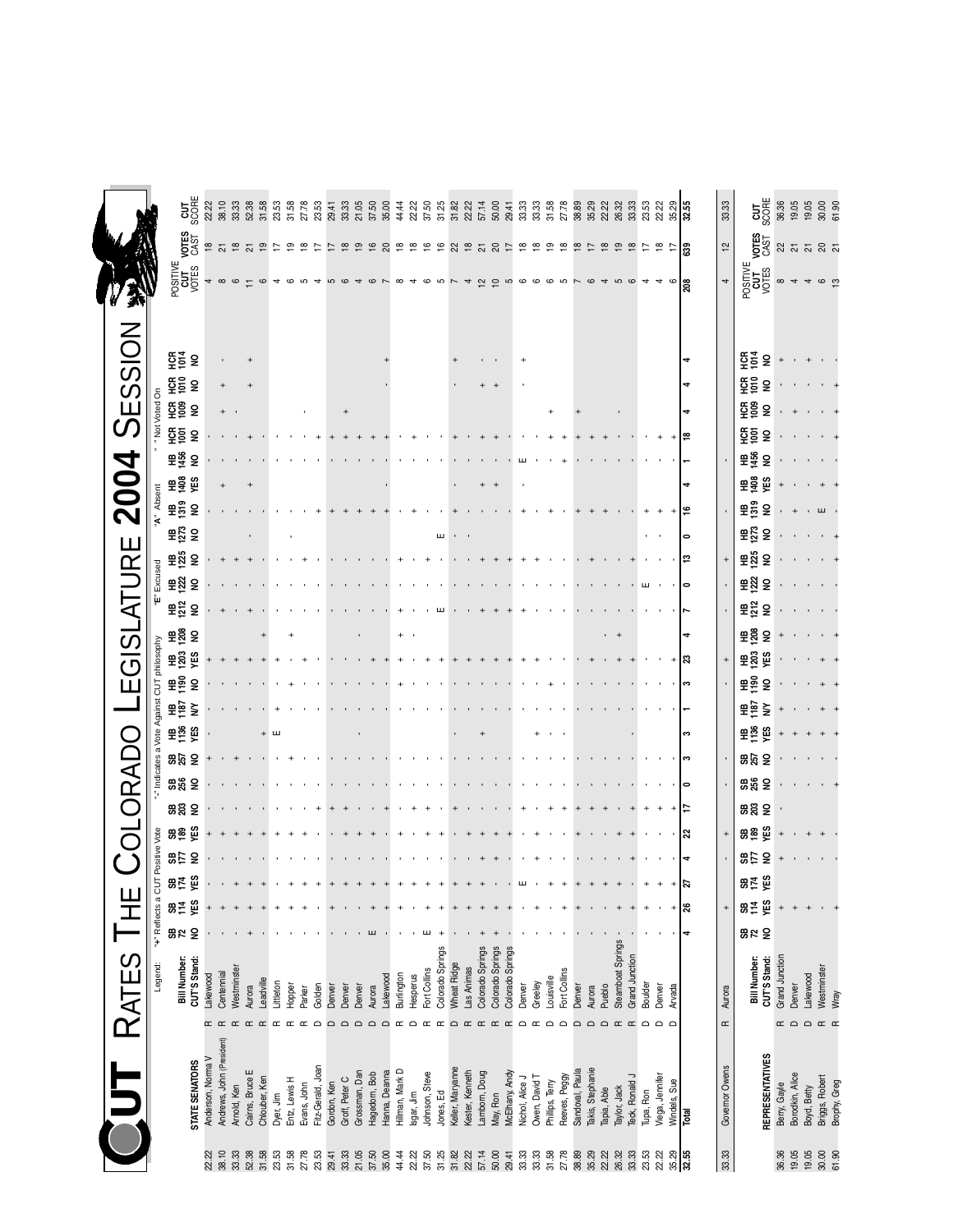| 28.57          | Butcher, Dorothy                 | Pueblo<br>≏                        |                 |   |  |   |  |   |    |            |    |  |   |     |   |   |   |                                                      |     |                                    |  |
|----------------|----------------------------------|------------------------------------|-----------------|---|--|---|--|---|----|------------|----|--|---|-----|---|---|---|------------------------------------------------------|-----|------------------------------------|--|
| 90.91          | Cadman, Bill                     | Colorado Springs                   |                 |   |  |   |  |   |    |            |    |  |   |     |   |   |   |                                                      |     |                                    |  |
| 47.62          | Carroll, Terrance                | Denver<br>≏                        |                 |   |  |   |  |   |    |            |    |  |   |     |   |   |   |                                                      |     |                                    |  |
| 38.10          | Cerbo, Michael                   | Denver<br>$\Omega$                 |                 |   |  |   |  |   |    |            |    |  |   |     |   |   |   |                                                      |     |                                    |  |
| 52.38          | Clapp, Lauri                     | Littleton<br>$\alpha$              |                 |   |  |   |  |   |    |            |    |  |   |     |   |   |   |                                                      |     |                                    |  |
| 59.09          | Cloer, Mark                      | Colorado Springs                   |                 |   |  |   |  |   |    |            |    |  |   |     |   |   |   |                                                      |     |                                    |  |
| 22.73          | Coleman, Fran                    | Denver<br>$\Omega$                 |                 |   |  |   |  |   |    |            |    |  |   |     |   |   |   |                                                      |     |                                    |  |
| 63.64          | Crane, Bill                      | Arvada<br>$\alpha$                 |                 |   |  |   |  |   |    |            |    |  |   |     |   |   |   |                                                      |     |                                    |  |
| 38.10          | Decker, Richard                  | Fountain<br>$\simeq$               |                 |   |  |   |  |   |    |            |    |  |   |     |   |   |   |                                                      |     |                                    |  |
| 47.62          | Fairbank, Rob                    | Littleton                          |                 |   |  |   |  |   |    |            |    |  |   |     |   |   |   |                                                      |     |                                    |  |
| 27.27          | Frangas, K. Jerry                | Denver<br>≏                        |                 |   |  |   |  |   |    |            |    |  |   |     |   |   |   |                                                      |     |                                    |  |
| 39.13          | Garcia, Michael                  | Aurora<br>≏                        |                 |   |  |   |  |   |    |            |    |  |   |     |   |   |   |                                                      |     |                                    |  |
| 36.36          | Hall, Dale                       | Greeley<br>$\sigma$                |                 |   |  |   |  |   |    |            |    |  |   |     |   |   |   |                                                      |     |                                    |  |
| 85.71          | Harvey, Ted                      | Littleton                          |                 |   |  |   |  |   |    |            |    |  |   |     |   |   |   |                                                      |     |                                    |  |
| 52.38          | Hefley, Lynn                     | Denver                             |                 |   |  |   |  |   |    |            |    |  |   |     |   |   |   |                                                      |     |                                    |  |
| 28.57          | Hodge, Mary                      | Brighton<br>$\bigcap$              |                 |   |  |   |  |   |    |            |    |  |   |     |   |   |   |                                                      |     |                                    |  |
| 50.00          | Hoppe, Diane                     | Sterling<br>$\alpha$               |                 |   |  |   |  |   |    |            |    |  |   |     |   |   |   |                                                      |     |                                    |  |
| 22.73          | Jahn, Cheri                      | Wheat Ridge<br>$\Omega$            |                 |   |  |   |  |   |    |            |    |  |   |     |   |   |   |                                                      |     |                                    |  |
| 38.10          | Johnson, Ramey                   | Lakewood<br>$\sigma$               |                 |   |  |   |  |   |    |            |    |  |   |     |   |   |   |                                                      |     |                                    |  |
| 23.81          | Judd, Joel                       | Denver<br>$\bigcap$                |                 |   |  |   |  |   |    |            |    |  |   |     |   |   |   |                                                      |     |                                    |  |
| 61.90          | King, Keith                      | Colorado Springs                   |                 |   |  |   |  |   |    |            |    |  |   |     |   |   |   |                                                      |     |                                    |  |
| 23.81          | Larson, Mark                     | Cortez<br>$\sigma$                 |                 |   |  |   |  |   |    |            |    |  |   |     |   |   |   |                                                      |     |                                    |  |
| 70.00          | Lee, Don                         | Littleton                          |                 |   |  |   |  |   |    |            |    |  |   |     |   |   |   |                                                      |     |                                    |  |
| 90.91          | Lundberg, Kevin                  | Berthoud                           |                 |   |  |   |  |   |    |            |    |  |   |     |   |   |   |                                                      |     |                                    |  |
| 31.82          | Madden, Alice                    | <b>Boulder</b><br>$\bigcap$        |                 |   |  |   |  |   |    |            |    |  |   |     |   |   |   |                                                      |     |                                    |  |
| 27.27          | Marshall, Rosemary               | Denver<br>$\cap$                   | $^{\mathrm{+}}$ |   |  |   |  |   |    |            |    |  |   |     |   |   |   |                                                      |     |                                    |  |
| 52.17          | May, Mike                        | Parker                             |                 |   |  |   |  |   |    |            |    |  |   |     |   |   |   |                                                      |     |                                    |  |
| 23.81          | McCluskey, Bob                   | Fort Collins                       |                 |   |  |   |  |   |    |            |    |  |   |     |   |   |   |                                                      |     |                                    |  |
| 19.05          | McFadyen, Buffie                 | Pueblo West                        |                 |   |  |   |  |   |    |            |    |  |   |     |   |   |   |                                                      |     |                                    |  |
| 33.33          | McGihon, Anne                    | Denver                             |                 |   |  |   |  |   |    |            |    |  |   |     |   |   |   |                                                      |     |                                    |  |
| 23.81          | Merrifield, Michael              | Manitou Springs<br>$\bigcap$       |                 |   |  |   |  |   |    |            |    |  |   |     |   |   |   |                                                      |     |                                    |  |
| 42.86          | Miller, Carl                     | Leadville<br>$\bigcap$             |                 |   |  |   |  |   |    |            |    |  |   |     |   |   |   |                                                      |     |                                    |  |
| 63.64          | Mitchell, Shawn                  | Broomfield                         |                 |   |  |   |  |   |    |            |    |  |   |     |   |   |   |                                                      |     |                                    |  |
| 33.33          | Paccione, Angela                 | Fort Collins<br>$\bigcap$          |                 |   |  |   |  |   |    |            |    |  |   |     |   |   |   |                                                      |     |                                    |  |
| 27.27          | Plant, Tom                       | Nederland<br>$\cap$                |                 |   |  |   |  |   |    |            |    |  |   |     |   |   |   |                                                      |     |                                    |  |
| 38.10          | Pommer, Jack                     | Boulder                            |                 |   |  |   |  |   |    |            |    |  |   |     |   |   |   |                                                      |     |                                    |  |
| 27.27          | Ragsdale, Ann F                  | Westminster                        |                 |   |  |   |  |   |    |            |    |  |   |     |   |   |   |                                                      |     |                                    |  |
| 71.43          | Rhodes, Pam                      | Thornton                           |                 |   |  |   |  |   |    |            |    |  |   |     |   |   |   |                                                      |     |                                    |  |
| 25.00          | Rippy, Gregg P                   | Glenwood Springs                   |                 |   |  |   |  |   |    |            |    |  |   |     |   |   |   | the special control of the control of the control of |     |                                    |  |
| 19.05          | Romanoff, Andrew                 | Denver                             |                 |   |  |   |  |   |    |            |    |  |   |     |   |   |   |                                                      |     |                                    |  |
| 33.33          | Rose, Ray                        | Montrose                           |                 |   |  |   |  |   |    |            |    |  |   |     |   |   |   |                                                      |     |                                    |  |
| 15.00          | Salazar, John                    | Manassa                            |                 |   |  |   |  |   |    |            |    |  |   |     |   |   |   |                                                      |     |                                    |  |
| 81.82          | Schultheis, David                | Colorado Springs                   |                 |   |  |   |  |   |    |            |    |  |   |     |   |   |   |                                                      |     |                                    |  |
| 45.45<br>47.62 | Sinclair, William<br>Smith, Matt | Colorado Springs<br>Grand Junction |                 |   |  |   |  |   |    |            |    |  |   |     |   |   |   |                                                      |     |                                    |  |
| 38.10          | Spence, Nancy                    | Centennial                         |                 |   |  |   |  |   |    |            |    |  |   |     |   |   |   |                                                      |     |                                    |  |
| 33.33          | Spradley, Lola (Speaker)         | Beulah                             |                 |   |  |   |  |   |    |            |    |  |   |     |   |   |   |                                                      |     |                                    |  |
| 26.32          | Stafford, Debbie                 | Aurora                             |                 |   |  |   |  |   |    |            |    |  |   |     |   |   |   |                                                      |     |                                    |  |
| 47.62          | Stengel, Joe                     | Littleton<br>$\alpha$              | $\ddot{}$       |   |  |   |  |   |    |            |    |  |   |     |   |   |   |                                                      |     |                                    |  |
| 19.05          | Tochtrop, Lois                   | Westminste<br>$\bigcap$            |                 |   |  |   |  |   |    |            |    |  |   |     |   |   |   |                                                      |     |                                    |  |
| 27.27          | Vigil, Valentin J                | Thornton<br>$\bigcap$              |                 |   |  |   |  |   |    |            |    |  |   |     |   |   |   |                                                      |     |                                    |  |
| 31.82          | Weddig, Frank                    | Aurora<br>$\Omega$                 |                 |   |  |   |  |   |    |            |    |  |   |     |   |   |   |                                                      |     |                                    |  |
| 26.09          | Weissmann, Paul                  | Louisville<br>$\Omega$             |                 |   |  |   |  |   |    |            |    |  |   |     |   |   |   |                                                      |     |                                    |  |
| 66.67          | Welker, Jim                      | Loveland                           |                 |   |  |   |  |   |    |            |    |  |   |     |   |   |   |                                                      |     |                                    |  |
| 28.57          | White, Al                        | Winter Park                        |                 |   |  |   |  |   |    |            |    |  |   |     |   |   |   |                                                      |     | 28.57<br>47.62<br>14.29            |  |
| 47.62          | Wiens, Tom                       | Castle Rock                        |                 |   |  |   |  |   |    |            |    |  |   |     |   |   |   |                                                      |     |                                    |  |
| 14.29          | Williams, Suzanne                | Aurora                             |                 |   |  |   |  |   |    |            |    |  |   |     |   |   |   |                                                      |     |                                    |  |
| 40.91          | Williams, Tambor                 | Greeley                            |                 |   |  |   |  |   |    |            |    |  |   |     |   |   |   |                                                      |     |                                    |  |
| 50.00<br>50.00 | Witwer, John                     | Evergreen<br>Larmar                |                 |   |  |   |  |   |    |            |    |  |   |     |   |   |   |                                                      |     | $40.00$<br>50.00<br>50.00<br>40.66 |  |
| 40.66          | <b>Young, Brad</b><br>Total      |                                    | $\bullet$       | ෂ |  | ဖ |  | ී | P. | $\ddot{4}$ | ಸಿ |  | ន | ్లే | Ξ | ন | ္ | d۵                                                   | 564 |                                    |  |
|                |                                  |                                    |                 |   |  |   |  |   |    |            |    |  |   |     |   |   |   |                                                      |     |                                    |  |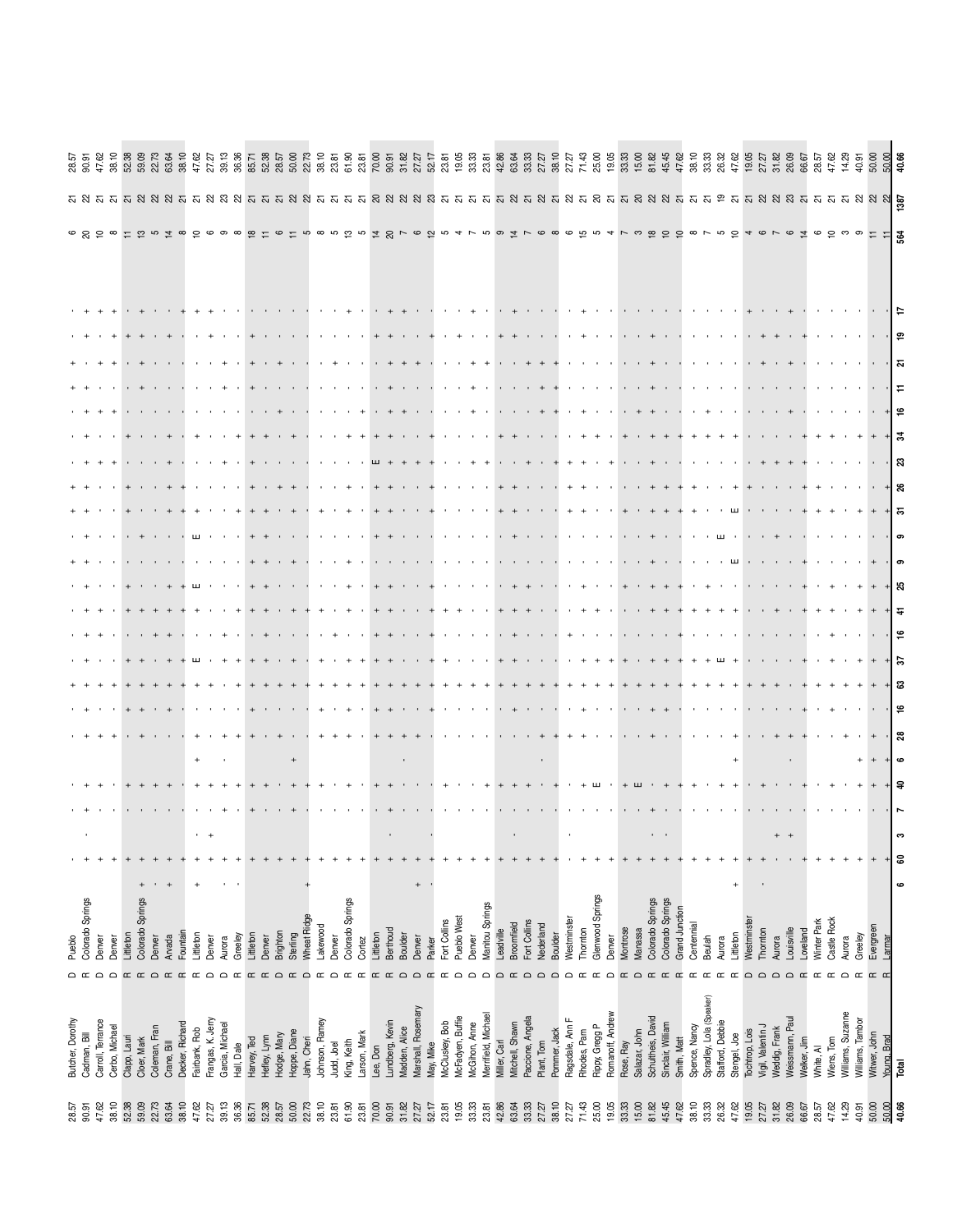

*A Special Breed* **Pledge Signers**

A special breed of legislators is showing that their election year campaign pledges are not simply political rhetoric. In 1998, CUT established a ten-point Taxpayers Pledge for legislative candidates. The program was very successful—with about one-third of the entire general assembly signing the pledge. CUT's pledge signers are shown with a "P" in the score tables on pages 2 and 3. Congratulate them for their high scores and integrity in following through on their campaign promise to be fiscally conservative.

## **Colorado Union of Taxpayers Signers of the Candidate/Legislator Pledge**

| <b>Name</b>                               | <b>Office</b> | Party | <b>Signed</b> |
|-------------------------------------------|---------------|-------|---------------|
|                                           |               |       |               |
|                                           |               |       |               |
|                                           |               |       |               |
|                                           |               |       |               |
|                                           |               |       |               |
|                                           |               |       |               |
|                                           |               |       |               |
|                                           |               |       |               |
|                                           |               |       |               |
|                                           |               |       |               |
|                                           |               |       |               |
|                                           |               |       |               |
|                                           |               |       |               |
|                                           |               |       |               |
|                                           |               |       |               |
|                                           |               |       |               |
|                                           |               |       |               |
|                                           |               |       |               |
|                                           |               |       |               |
|                                           |               |       |               |
|                                           |               |       |               |
|                                           |               |       |               |
|                                           |               |       |               |
|                                           |               |       |               |
|                                           |               |       |               |
|                                           |               |       |               |
| Rep. Pam Rhodes HD 31Republican7/10/2002  |               |       |               |
|                                           |               |       |               |
|                                           |               |       |               |
|                                           |               |       |               |
|                                           |               |       |               |
|                                           |               |       |               |
|                                           |               |       |               |
|                                           |               |       |               |
|                                           |               |       |               |
|                                           |               |       |               |
|                                           |               |       |               |
| Rep. Greg Brophy HD 63Republican7/10/2002 |               |       |               |
|                                           |               |       |               |

*Is your Candidate or Legislator listed here?* If not, ask them to sign and return the Candidate/Legislator Pledge to CUT.

**CUT • 1685 S. Colorado Blvd., Unit "S", PMB 162, Denver, CO 80222-4040 • Taxpayer Hotline: (303) 494-2400 • www.coloradotax.org**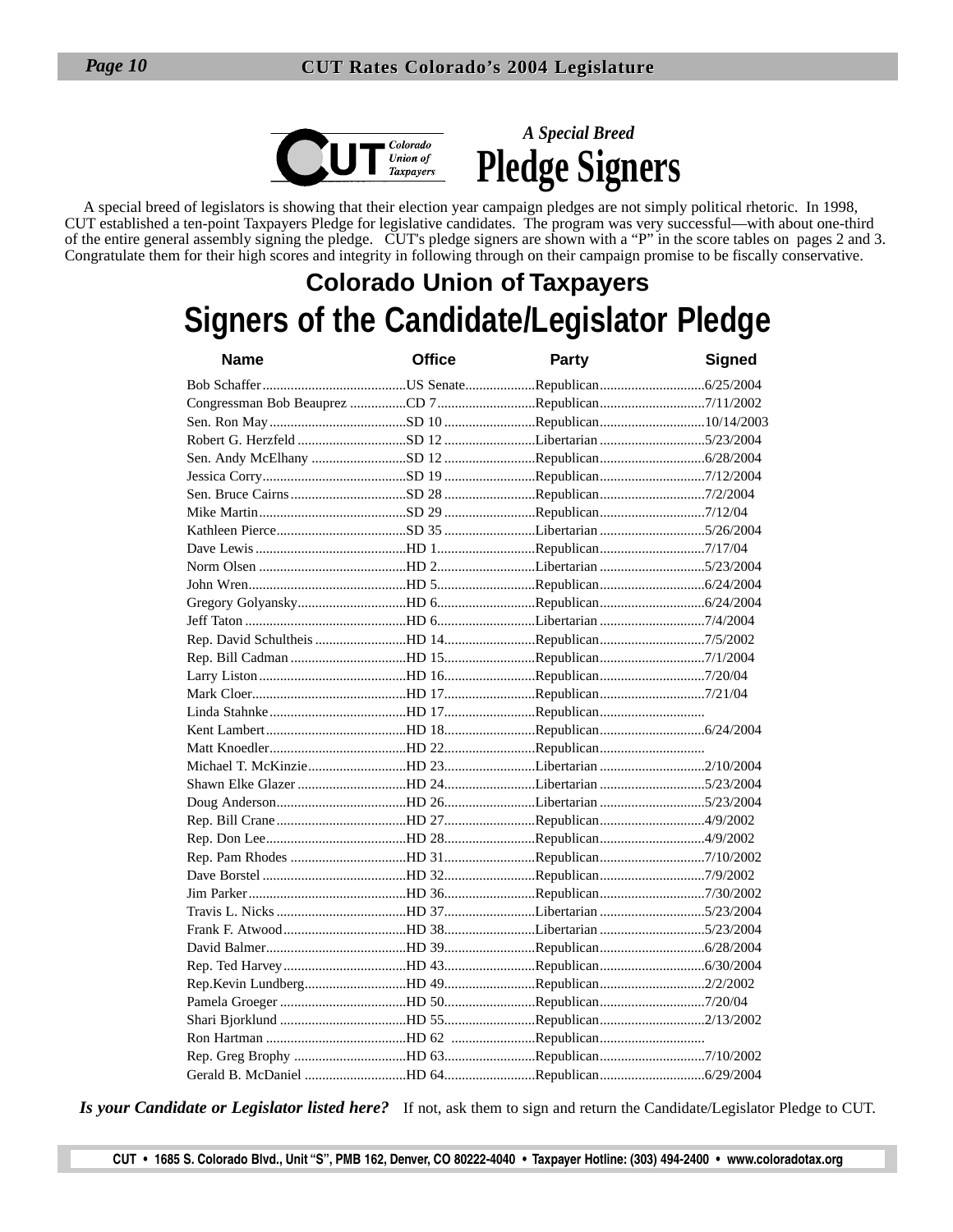

## **CANDIDATE / LEGISLATOR PLEDGE**

|                            | do hereby pledge to the Citizens of Colorado:                                                                                                             |
|----------------------------|-----------------------------------------------------------------------------------------------------------------------------------------------------------|
| <b>Tabor</b>               | to honor and uphold the spirit as well as the letter of TABOR.                                                                                            |
| <b>New Taxes</b>           | to oppose any new net tax increase.                                                                                                                       |
| <b>Spending Limit</b>      | to limit government spending to growth of Colorado population and inflation.                                                                              |
| Tax Surplus                | to support the refund of surplus taxes to the citizens of Colorado<br>proportional to their contributions.                                                |
| <b>Prioritize Spending</b> | to support prioritizing the budget by shifting spending from lower valued programs<br>to the higher priorities, and not fund spending with new net taxes. |
| <b>Education</b>           | to support educational alternatives such as vouchers to create competition<br>and improve student results at a lower cost.                                |
| <b>Privatize</b>           | to support privatization of government departments and functions to<br>make them more efficient and less expensive.                                       |
| <b>Property Rights</b>     | to defend private property rights from "takings" by government or by regulation.                                                                          |
| <b>Payroll Deductions</b>  | to oppose unauthorized payroll deductions that are used for political purposes.                                                                           |
| <b>Petition Rights</b>     | to support the citizen's right to petition with rules as non-restrictive as possible.                                                                     |
| Signature:                 | Date:                                                                                                                                                     |

Revised 2/2000

**Sponsored by: CUT • 1685 S. Colorado Blvd., Unit "S", PMB 162, Denver, CO 80222-4040 • Taxpayer Hotline: (303) 494-2400 • www.coloradotax.org**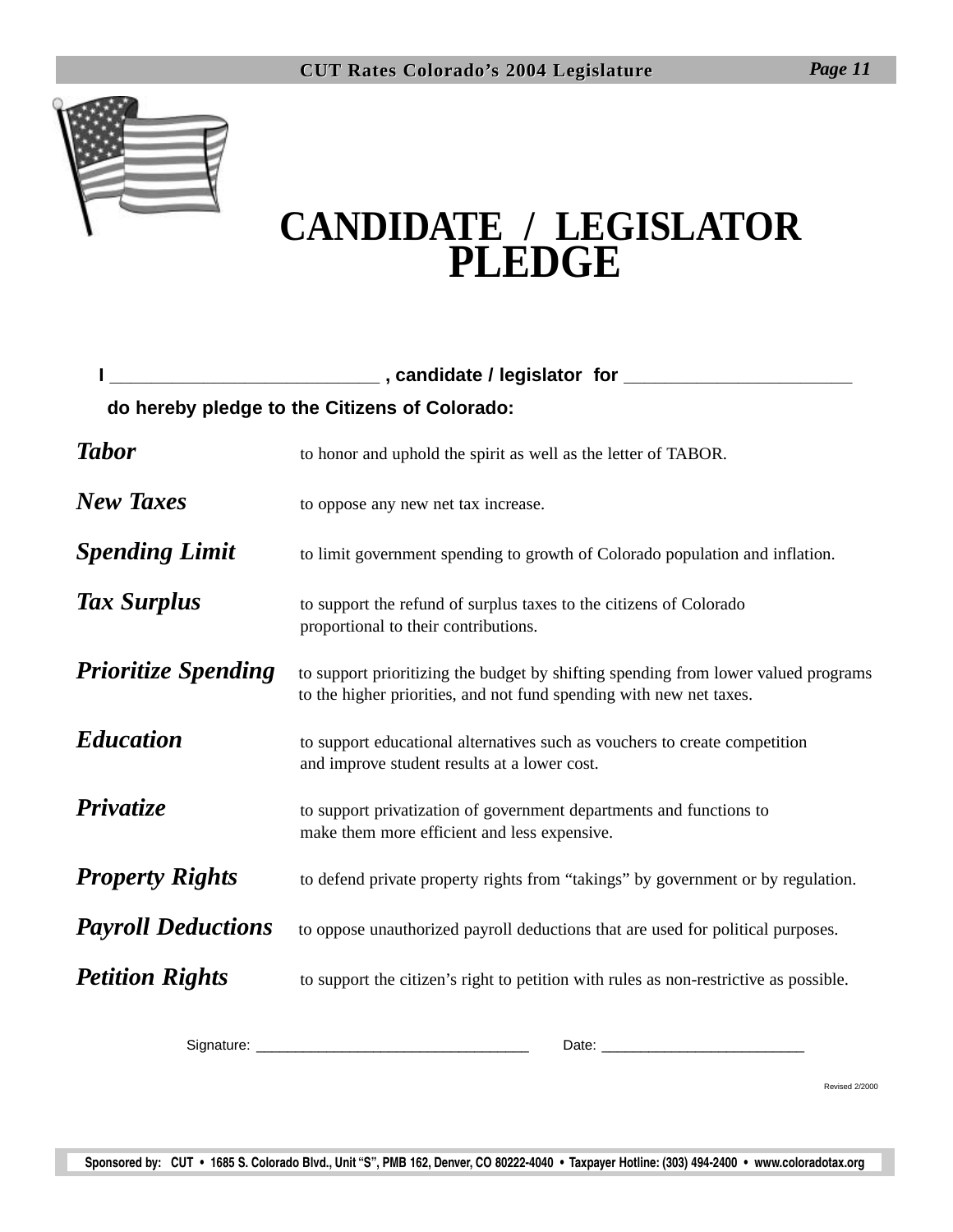

**Speak Up**

**Call and Write Your Elected Representatives.**

**Write Your Newspaper and TV News Editors.**

**Tell Them You Want Better Government, with Less Waste and More Responsibility.**

#### **HB-1222 Transfer cash flow reserve to General Fund**

This bill eliminates the designated cash flow reserve within the controlled maintenance trust fund, and transfers the balance to the state General Fund. PASSED. House 34/9; Senate 34/0. (Rep. Young, Sen. Owen) Governor SIGNED. **CUT votes NO.** CUT views this bill as "robbing the cash funds." This was a short-term desperation measure, but not fiscally responsible for the taxpayers in the long-term.

#### **HB-1225 Provide involuntary customer funding of lowincome energy assistance unless consumer actively "opts out"**

This bill requires every utility to charge every gas and electric customer a contribution fee toward the funding of energy assistance to low-income customers ranging from \$.25 to \$1.00 per month per account. The bill amounts to a new tax for income transfer and puts the burden on the customer paying to take active steps to be excluded from the new fees. PASSED. House 33/31, Senate 22/13, (Rep. Berry, Sen. Sandoval) Governor VETOED. **CUT vote NO.** This is a new tax and creates burden on the taxpayer to opt out.

#### **HB-1273 Requires the PUC to establish an electric resource standard for renewable energy**

This bill would force Colorado consumers to pay more for electricity by forcing them to consume electricity generated from renewable sources which are not cost competitive. FAILED. House 29/26, Senate referred to COW Local Government 6/0, deemed lost. (Rep. Spradley, Sen. Kester) **CUT votes NO**. Legislators should not force increased costs of electricity onto consumers requiring electric service providers to generate or acquire a specified amount of renewable energy each year. Renewable energy is more expensive. Colorado consumers currently have the option of voluntarily paying more to buy electricity from renewable sources. Consumers who do not want to pay more should not be forced to do so.

#### **HB-1319 Supplemental appropriation for Governor's office**

This bill used accounting tricks to evade TABOR limits, and make supplemental appropriations to the Governor's Office and the Lieutenant Governor's Office. PASSED. House 40/23, Senate 19/16. (Rep. Young, Sen. Owen). Governor SIGNED. **CUT votes NO**. The legislature should scrupulously adhere to the letter and spirit of the Taxpayer's Bill of Rights, and not invent ways to evade the spending limits.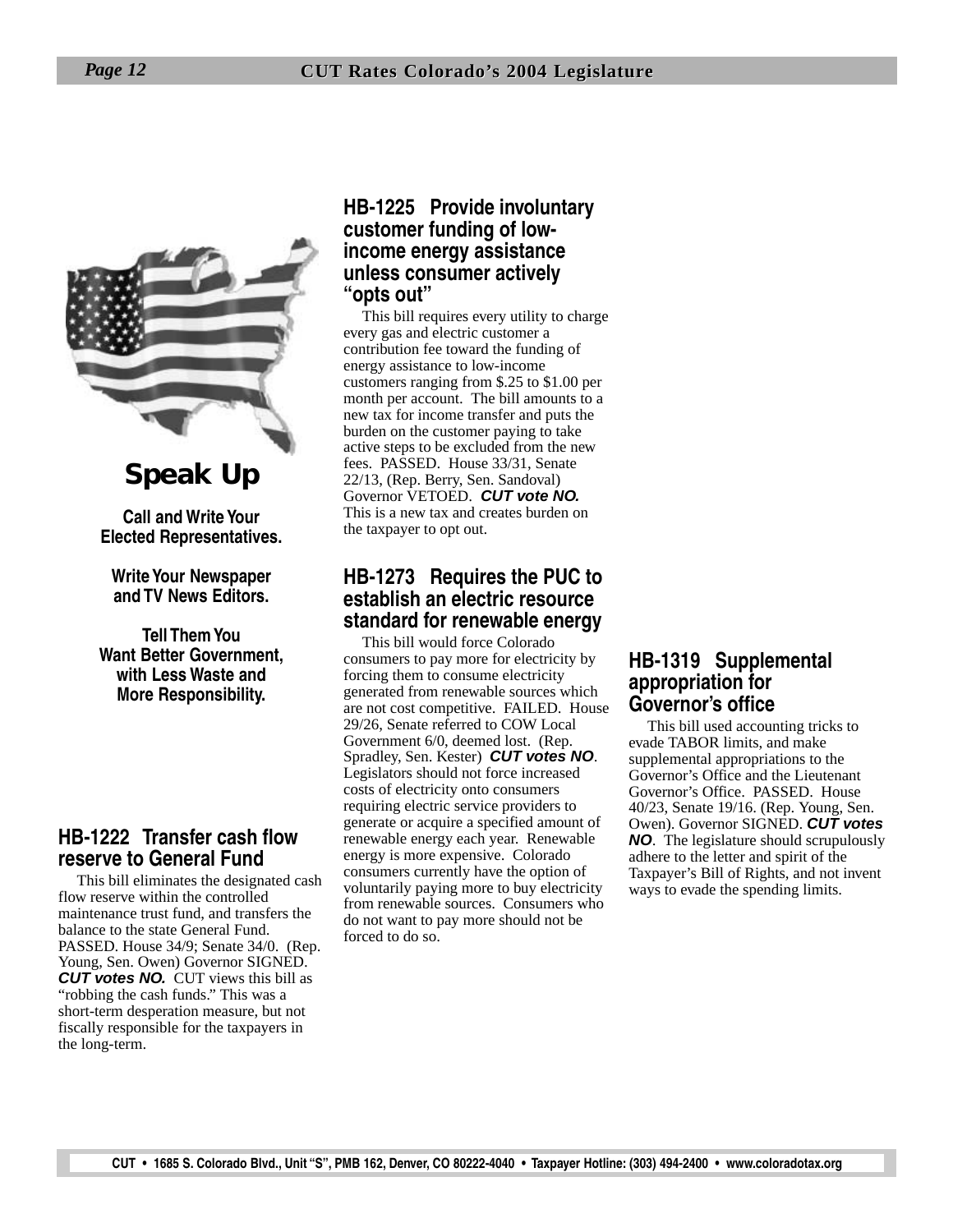#### **HB-1408 Concerning prohibition against a public employer making a deduction from an employee's wages for a political purpose**

This bill would eliminate the Public Employer from deducting fees from its employees for political purposes without the consent of the employee. This is a direct violation of freedom of speech, and is an infringement on individual rights. FAILED. House 34/31, Senate Postponed Indefinitely State Veterans & Military Affairs 4/3. (Rep. Lee, Sen. May) **CUT votes YES.** The Unions have a strangle hold on its employees. This is not right!

#### **HB-1456 Concerning the Authorization of the Dept. of Transportation to Dispose of Non-Right-of-Way Property for the Purpose of Entering into a Lease With An Option to Purchase**

This bill allows the Legislature to sell a CDOT building then lease it back with an option to repurchase. PASSED. House 49/16, Senate 33/1 (Rep. Berry/ Sen. McElhany). Governor SIGNED. **CUT VOTES NO.** This is Enron Accounting! With property values escalating, even if the property were sold at true market value, there is no guarantee that the property could be repurchased without a sizeable increase. Too bad our legislators can't bite the bullet and cut back on State expenditures. Citizens have to, why not the State?

#### **HCR-1001 Stabilize State Revenues**

A proposed constitutional amendment to increase government revenues at the state level by eliminating any re-basing under TABOR, increase local governments revenues by eliminating mill levy reductions, and postponing Amendment 23 increases only during a recession. FAILED. House 54/11, Senate 17/18. (Rep. Romanoff, Sen. Anderson.) **CUT votes NO.** This would have made TABOR only a cosmetic protection, raising state taxes by \$1,519 per family of four (\$1.6 Billion) over five years and increasing local property taxes too. A "compromise" plan that would have damaged TABOR while hardly addressing the source of any budgetary problems – Amendment 23.



## **Spread the Word**

**Share the CUT Ratings with your friends and associates.**

**Ask them to join you in supporting the Colorado Union of Taxpayers.**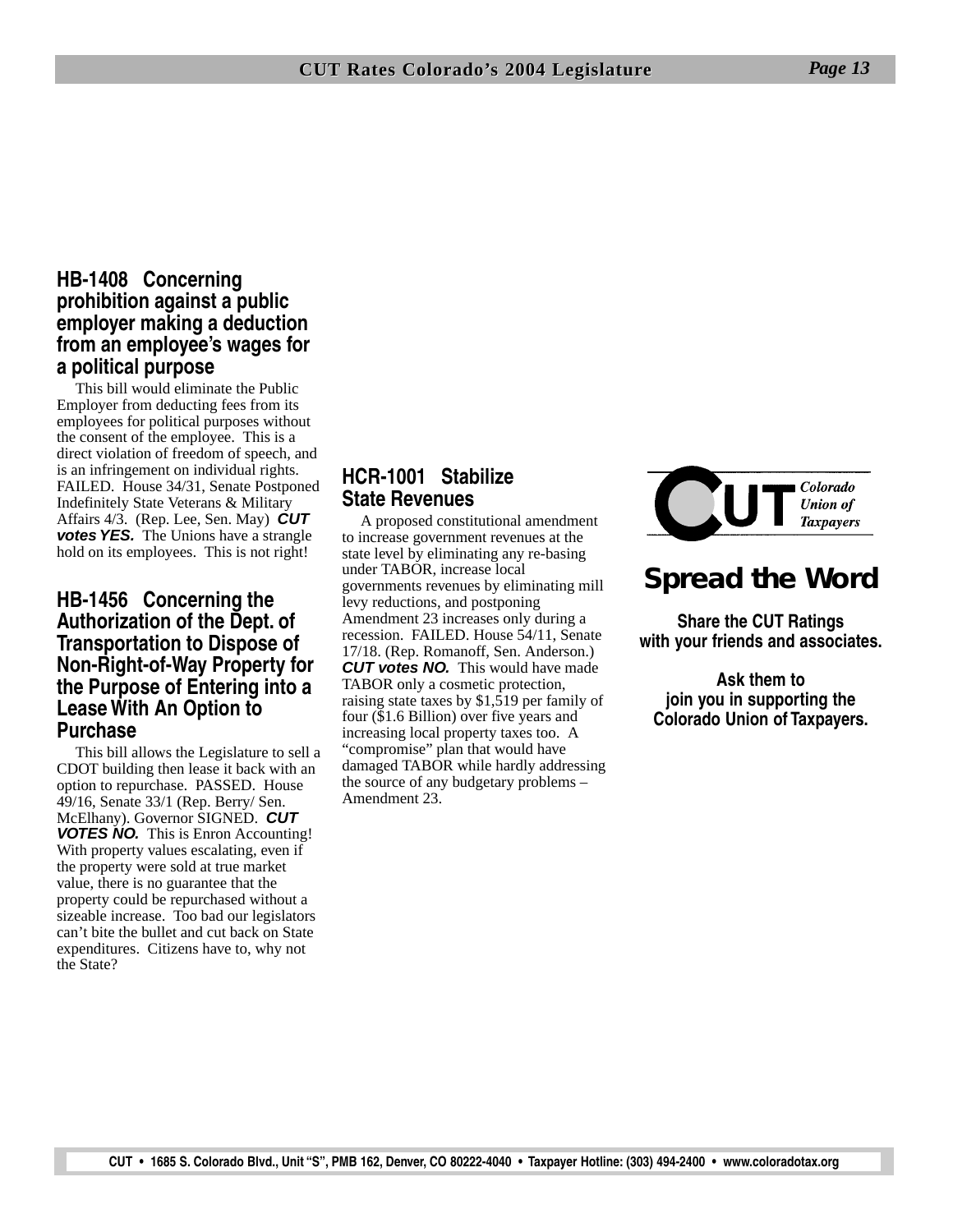

#### **HCR-1009 Modify Limits on State Fiscal Matters**

One of five efforts to change the constitution to change TABOR. It would have reduced any re-basing by half, postponed half of Amendment 23 increases for two years, and established a rainy day fund. FAILED. House 44/21, Senate Postponed Indefinitely in State Affairs 4/3. (Rep. King, Sen. Hillman) **CUT votes NO.** The Republican leadership effort to find a compromise. This was a half-way effort that still would have increased state revenues by \$1.5 Billion over five years and barely affected Amendment 23. CUT can live with a rainy day fund, but not at the expense of weakening TABOR and suffering a huge tax increase.

#### **HCR-1010 Greatly Modify TABOR**

A proposed constitutional amendment that would have mandated that government taxes and spending be set at six percent of our state economy, postpone Amendment 23 increases, eliminate the emergency reserve and set up a rainy day fund. FAILED. House 46/19, Senate Postponed Indefinitely in Finance 4/3. (Rep. Young, Sen. Reeves) **CUT votes NO.** The most radical proposal, initiated by the Joint Budget Committee. You might as well throw away any control on state spending as the increase would start at \$1,700 per family of four for the next five years (\$1.825 Billion). This illconceived idea would use a growth measure that is unstable and unpredictable, guaranteeing greater problems later. Citizens would almost never vote again to consider more taxes since any surplus would become a very rare occasion.

#### **HCR-1014 Extend legislators' term limits**

A proposed change in term limits from eight years to twelve. FAILED. House 48/17, Senate referred to COW State Affairs 4/3. (Rep. Hefley, Sen. Dyer) **CUT votes NO.** As Ronald Reagan said, "There they go again!" Every year the Legislature comes back with an extension of term limits. Why can they not understand? The citizens WANT term limits!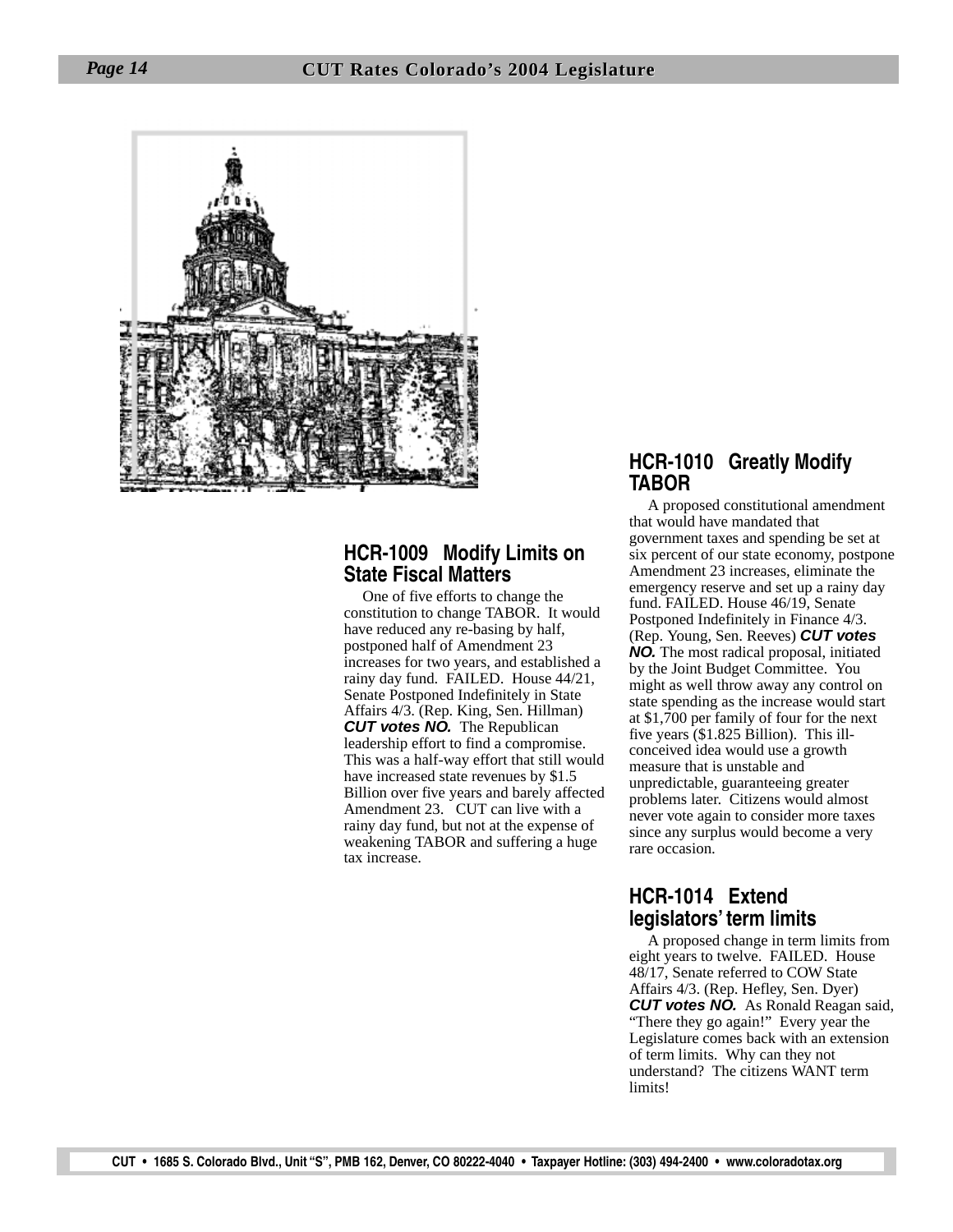|                         |                                                                                                     | <b>Help CUT to</b>              |                                              |                                                                                                                                                                                          |  |  |
|-------------------------|-----------------------------------------------------------------------------------------------------|---------------------------------|----------------------------------------------|------------------------------------------------------------------------------------------------------------------------------------------------------------------------------------------|--|--|
|                         |                                                                                                     |                                 |                                              | Stop the Waste, Fraud and Abuse of Your Tax Dollars!                                                                                                                                     |  |  |
|                         |                                                                                                     |                                 |                                              |                                                                                                                                                                                          |  |  |
|                         |                                                                                                     |                                 |                                              | Since 1976 CUT's awareness efforts have saved Colorado Taxpayers hundreds of millions of<br>dollars. Yet, we have much to do. Government excess is evidence that we are still overtaxed. |  |  |
|                         |                                                                                                     |                                 |                                              | Please help by supporting CUT today. CUT is saving you money by lobbying for lower taxes.                                                                                                |  |  |
|                         |                                                                                                     |                                 | Yes                                          |                                                                                                                                                                                          |  |  |
| Name:                   |                                                                                                     |                                 |                                              |                                                                                                                                                                                          |  |  |
| Address: <b>Address</b> |                                                                                                     |                                 |                                              | Yes, I want to support CUT. Suggested donation amount: \$30.                                                                                                                             |  |  |
| City:                   | Zip:                                                                                                |                                 | I want to do more! Here is my donation of \$ |                                                                                                                                                                                          |  |  |
| Phone:                  |                                                                                                     |                                 |                                              | Taxes are too high. I cannot afford the suggested amount, but<br>here is my donation of \$__________. Please keep me informed.                                                           |  |  |
| (H)                     | (W)                                                                                                 |                                 |                                              |                                                                                                                                                                                          |  |  |
|                         |                                                                                                     |                                 |                                              | Please makes checks payable to CUT • Mail to: CUT - 1685 S. Colorado Blvd., Unit "S", PMB 162, Denver, CO 80222-4040                                                                     |  |  |
|                         |                                                                                                     |                                 |                                              | How Coloradoans in US Congress Scored                                                                                                                                                    |  |  |
|                         |                                                                                                     |                                 |                                              |                                                                                                                                                                                          |  |  |
|                         | (R) Allard, W 81%                                                                                   | <b>US Senate</b>                |                                              | <b>US House of Representatives</b><br>(R) Beauprez, B68%                                                                                                                                 |  |  |
|                         | (R) Campbell, B 68%                                                                                 |                                 |                                              | (D) DeGette, D27%                                                                                                                                                                        |  |  |
|                         |                                                                                                     | <b>Senate Score Average 59%</b> |                                              | (R) Hefley, J 71%                                                                                                                                                                        |  |  |
|                         |                                                                                                     |                                 |                                              | (R) McInnis, S62%<br>(R) Musgrave, M 81%                                                                                                                                                 |  |  |
|                         | *Source: National Taxpayers Union, 2003 - Ratings for                                               |                                 |                                              | (R) Tancredo, T 84%                                                                                                                                                                      |  |  |
|                         | the 1st Session of the 108th Congress, Senator<br>Allard ranked #4 of all Senators; Representatives |                                 |                                              | (D) Udall, M33%                                                                                                                                                                          |  |  |
|                         | Tancredo and Musgrave ranked #4 & #6 respectively                                                   |                                 |                                              | <b>House Score Average 52%</b>                                                                                                                                                           |  |  |
|                         | of members of the House. Congratulations!                                                           |                                 |                                              |                                                                                                                                                                                          |  |  |